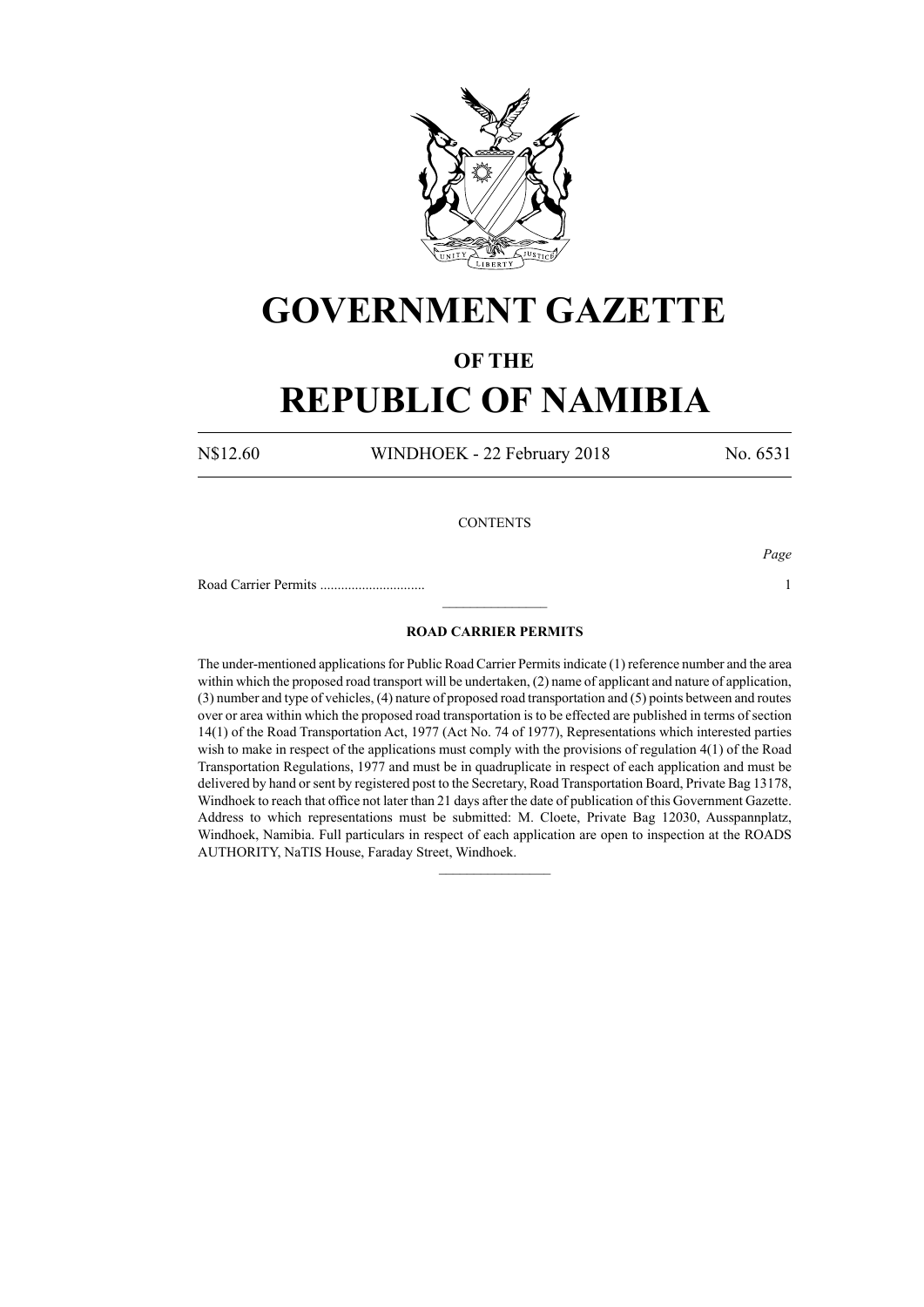App. 154763 (2) I M BERTOLINI 57090400158 (3) BOX 4982, REHOBOTH (4) New Permanent Authorisation (5A) Taxi Passengers (6A) 1 X Station wagon (7A) 7 passengers: Taxi passengers and their personal luggage - Within Rehoboth Municipal Area.

App. 154764 (2) H H KANDJEKE 72070600904 (3) PO BOX 106, RUNDU, NAMIBIA (4) New Permanent Authorisation (5A) Taxi Passengers (6A) 1 X Combi / Micro bus / Minibus (7A) 12 passengers: Taxi Passengers and their personal luggage - From Ncaute Village to town within Rundu Municipal Area.

App. 154765 (2) I M BERTOLINI 57090400158 (3) BOX 4982, REHOBOTH (4) New Permanent Authorisation (5A) Taxi Passengers (6A) 1 X Sedan (closed top) (7A) 5 passengers: Taxi passengers and their personal luggage - Within Rehoboth Municipal Area.

App. 154768 (2) A E SINONGE 66070401069 (3) BOX 1018, RUNDU (4) New Permanent Authorisation (5A) Taxi Passengers (6A) 1 X Sedan (closed top) (7A) 2 passengers: Taxi passengers and their personal luggage: From Slam taxi rank to town within Rundu Municipal Area.

App. 154770 (2) A E SINONGE 66070401069 (3) BOX 1018, RUNDU (4) New Permanent Authorisation (5A) Taxi Passengers (6A) 1 X Sedan (closed top) (7A) 5 passengers: Taxi passengers and their personal luggage: From Slam taxi rank to town within Rundu Municipal Area.

App. 154771 (2) M K CHOMBO 81122010761 (3) PO BOX 5165, AUSSPANNPLATZ, WINDHOEK (4) New Permanent Authorisation (5A) Taxi Passengers (6A) 1 X Combi / Micro bus / Minibus (7A) 12 passengers: Taxi passengers and their personal luggage - From Greenwell Matongo Location to town at City Centre T717 and Within Windhoek Municipal Area.

App. 154772 (2) S KANYETU 85040810857 (3) PO BOX 691, RUNDU, NAMIBIA (4) New Permanent Authorisation (5A) Taxi Passengers (6A) 2 X Sedan (closed top) (7A) 5 passengers: Taxi passengers and their personal luggage - From Oshatotwa to kayirayira and return back.

App. 154773 (2) M K CHOMBO 81122010761 (3) PO BOX 5165, AUSSPANNPLATZ, WINDHOEK (4) New Permanent Authorisation (5A) Taxi Passengers (6A) 1 X Sedan (closed top) (7A) 5 passengers: Taxi passengers and their personal luggage - From Greenwell Matongo Location to town at T153 and T722 and Within Windhoek Municipal Areas.

App. 154774 (2) M N PARATA 82101410451 (3) BOX 86, RUNDU (4) New Permanent Authorisation (5A) Taxi Passengers (6A) 1 X Sedan (closed top) (7A) 5 passengers: Taxi passengers and their personal luggage - From Kaisosi to Gambling and return back.

App. 154775 (2) T P SHILENGE 68082800585 (3) BOX 4674, WINDHOEK, NAMIBIA, 0000 (4) New Permanent Authorisation (5A) Taxi Passengers (6A) 1 X Sedan (closed top) (7A) 5 passengers: Taxi passengers and their personal luggage - From Otjomuise T32 to town and Within Windhoek Municipal Areas.

App. 154777 (2) B JOCKEY 82081610221 (3) PO BOX 7988, KATUTURA, WINDHOEK (4) New Permanent Authorisation (5A) Taxi Passengers (6A) 1 X Sedan (closed top) (7A) 5 passengers: Taxi passengers and their personal luggage - From Otjomuise T23 to CBD T717 and return the same route.

App. 154779 (2) M KANGOMBE 80090500148 (3) PO BOX 32, OPUWO, NAMIBIA (4) New Permanent Authorisation (5A) Taxi Passengers (6A) 1 X Station wagon (7A) 7 passengers: Taxi passengers and their personal luggage - Within Opuwo Municipal Areas.

App. 154780 (2) E SIMON 71022500090 (3) PO BOX 15, OKAHANDJA, NAMIBIA (4) New Permanent Authorisation (5A) Taxi Passengers (6A) 1 X Sedan (closed top) (7A) 5 passengers: Taxi passengers and their personal luggage - From Oshetu Extension 1. 2 and 3 to town and Within Okahandja Municipal Areas.

App. 154781 (2) KAPILU SHUTTLE AND TOURS CC 201614582 (3) BOX 789, WINDHOEK (4) New Permanent Authorisation (5A) Tourists (6A) 1 X Station wagon (7A) 5 passengers: Tourists and their personal luggage - From Hosea Kutako International Airports to hotels, lodges, B&B's guesthouses in Windhoek and return to the places of embarkation subject to;

App. 154782 (2) AZUL AIRPORT TRANSFERS AND TOURS CC201413653 (3) BOX 7176, KATUTURA, WINDHOWK (4) New Permanent Authorisation (5A) Tourists (6A) 1 X Sedan (closed top) (7A) 5 passengers: Tourists and their personal luggage - From Hosea International Airport to Hotels, Guest House, B&B, and Within Windhoek Municipal Areas.

App. 154787 (2) N E JAUA 89030400730 (3) PO BOX 32, OPUWO, NAMIBIA (4) New Permanent Authorisation (5A) Taxi Passengers (6A) 1 X Sedan (closed top) (7A) 5 passengers: Taxi passengers and their personal luggage - From Otuzemba to Katutura location and Within Opuwo Municipal Areas.

App. 154790 (2) BA SHARON TRADING ENTERPRISES CC CC20082436 (3) PO BOX 2045, NGWEZE, KATIMA MULILO (4) New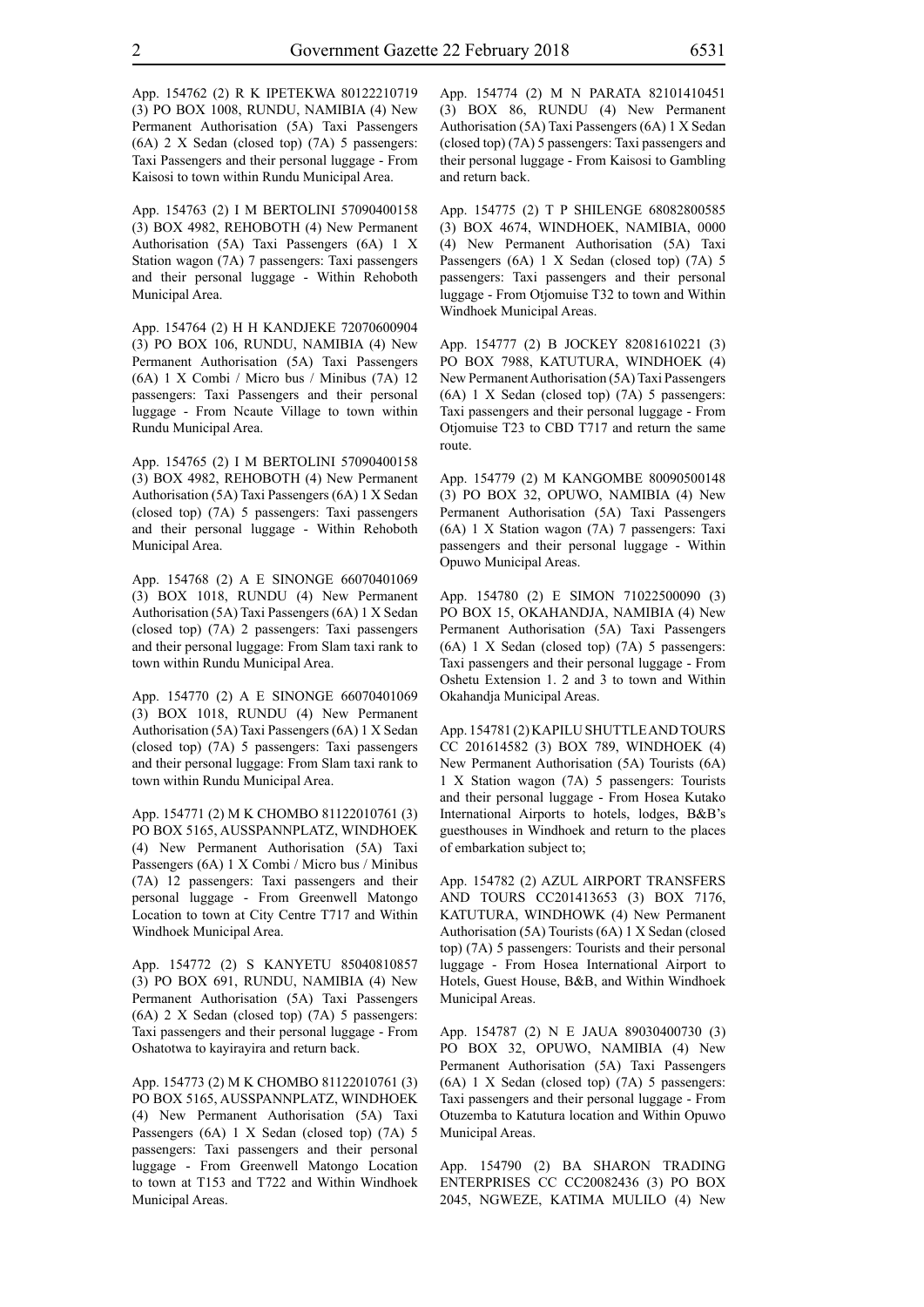Permanent Authorisation (5A) Taxi Passengers (6A) 1 X Sedan (closed top) (7A) 5 passengers: Taxi passengers and their personal luggage - Within Katima Mulilo Municipal Areas.

App. 154791 (2) BA SHARON TRADING ENTERPRISES CC CC20082436 (3) PO BOX 2045, NGWEZE, KATIMA MULILO (4) New Permanent Authorisation (5A) Taxi Passengers (6A) 1 X Combi / Micro bus / Minibus (7A) 13 passengers: Taxi passengers and their personal luggage - Within Katima Mulilo Municipal Areas.

App. 154796 (2) G E KAMANDE 52072800234 (3) PO BOX 60199, KATUTURA, WINDHOEK (4) New Permanent Authorisation (5A) Taxi Passengers (6A) 1 X Station wagon (7A) 8 passengers: Taxi passengers and their personal luggage - From Katutura to Rocky Crest and Concordia college and Within Windhoek Municipal Areas.

App. 154797 (2) B K SIKONGO 76090900656 (3) PO BOX 1219, TSUMEB, NAMIBIA (4) New Permanent Authorisation (5A) Taxi Passengers (6A) 1 X Sedan (closed top) (7A) 5 passengers: Taxi passengers and their personal luggage - Within Tsumeb Municipal Areas.

App. 154798 (2) T HERUNGA 88050600963 (3) PO BOX 32, OPUWO, NAMIBIA (4) New Permanent Authorisation (5A) Taxi Passengers (6A) 1 X Sedan (closed top) (7A) 5 passengers: Taxi passengers and their personal luggage - Within Opuwo Municipal Areas.

App. 154799 (2) MABARULI AFRICAN SAFARIS CC. 20060655 (3) PO BOX 23024, WINDHOEK, NAMIBIA (4) New Permanent Authorisation (5A) Tourists (6A) 1 X Bus (single deck) (7A) 19 passengers: Tourists as well as their personal luggage - From hotels, lodges guesthouses and B&B's in Windhoek on pre-booked tours and safaris for a minimum of 3 (three) days on safaris within the Republic of Namibia and return to places of embarkation.

App. 154819 (2) B M BRUNO 93011900787 (3) PO BOX 524, HENTIES BAY, NAMIBIA, 0000 (4) New Permanent Authorisation (5A) Taxi Passengers (6A) 1 X Station wagon (7A) 7 passengers: Taxi passengers and their personal luggage - From Swakopmund and Henties Bay to Omaruru and return the same route.

App. 154822 (2) K M MAKEVA 89012100674 (3) PO BOX 1502, RUNDU, NAMIBIA (4) New Permanent Authorisation (5A) Taxi Passengers (6A) 1 X Station wagon (7A) 7 passengers: Taxi passengers and their personal luggage - Within Rundu Municipal Areas.

App. 154838 (2) DOTCOM SHUTTLE AND TOURS CC 201601935 (3) BOX 1265, WALVIS BAY (4) New Permanent Authorisation (5A) Tourists (6A) 1 X Combi / Micro bus / Minibus (7A) 12 passengers: Tourists as well as their personal luggage - From Windhoek and/or the Hosea Kutako Interational Airport to Swakopmund, Walvis Bay, Henties Bay and Etosha camp situated within the Republic of Namibia and return the same route.

App. 154842 (2) J PIET 80010310088 (3) PO BOX 95010, WINDHOEK, NAMIBIA (4) New Permanent Authorisation (5A) Taxi Passengers (6A) 1 X Sedan (closed top) (7A) 5 passengers: Taxi passengers and their personal luggage - Within Windhoek Municipal Areas.

App. 154843 (2) A CHRISTIAN 88011200337 (3) PO BOX 1419, OSHAKATI, NAMIBIA (4) New Permanent Authorisation (5A) Taxi Passengers (6A) 1 X Sedan (closed top) (7A) 5 passengers: Taxi passengers and their personal luggage - From Oshakati to Okongo and return the same route.

App. 154845 (2) R K PAULUS 88122800572 (3) PO BOX 61926, KATUTURA, WINDHOEK (4) New Permanent Authorisation (5A) Taxi Passengers (6A) 1 X Sedan (closed top) (7A) 5 passengers: Taxi passengers and their personal luggage - From Otjomuise Shops to town at Wernhil Park and return back.

App. 154848 (2) P S MIKKA 77111100247 (3) PO BOX 671, OPUWO, NAMIBIA (4) New Permanent Authorisation (5A) Taxi Passengers (6A) 1 X Sedan (closed top) (7A) 5 passengers: Taxi passengers and their personal luggage - From Opuwo to Ruacana and return back.

App. 154849 (2) P L SHIKOKOLA 65082400223 (3) PO BOX 3673, WINDHOEK, NMAIBIA (4) New Permanent Authorisation (5A) Taxi Passengers (6A) 1 X Sedan (closed top) (7A) 5 passengers: Taxi passengers and their personal luggage - Within Windhoek Municipal Areas.

App. 154850 (2) G BALZER 62072500443 (3) PO BOX 85, STAMPRIET, NAMIBIA (4) New Permanent Authorisation (5A) Taxi Passengers (6A) 1 X Sedan (closed top) (7A) 5 passengers: Taxi passengers and their personal luggage - Within Stampriet Municipal Areas.

App. 154870 (2) M H MABUKU 72030500674 (3) PO BOX 1713, NGWEZE, KATIMA MULILO (4) New Permanent Authorisation (5A) Taxi Passengers (6A) 1 X Sedan (closed top) (7A) 5 passengers: Taxi passengers and their personal luggage - From Town to Choto Compound and return the same route.

App. 154871 (2) S L MOUTON 72111700118 (3) BOX 4355, REHOBOTH (4) New Permanent Authorisation (5A) Taxi Passengers (6A) 2 X Sedan (closed top) (7A) 5 passengers: Taxi passengers and their personal luggage - Within Rehoboth Municipal Area.

App. 154894 (2) P K MWAYIFANANGE 91092- 000186 (3) PO BOX 61077, KATUTURA, NAMIBIA (4) New Permanent Authorisation (5A) Taxi Passengers (6A) 1 X Sedan (closed top) (7A) 5 passengers: Taxi passengers and their personal luggage: Within Rundu Municipal Area.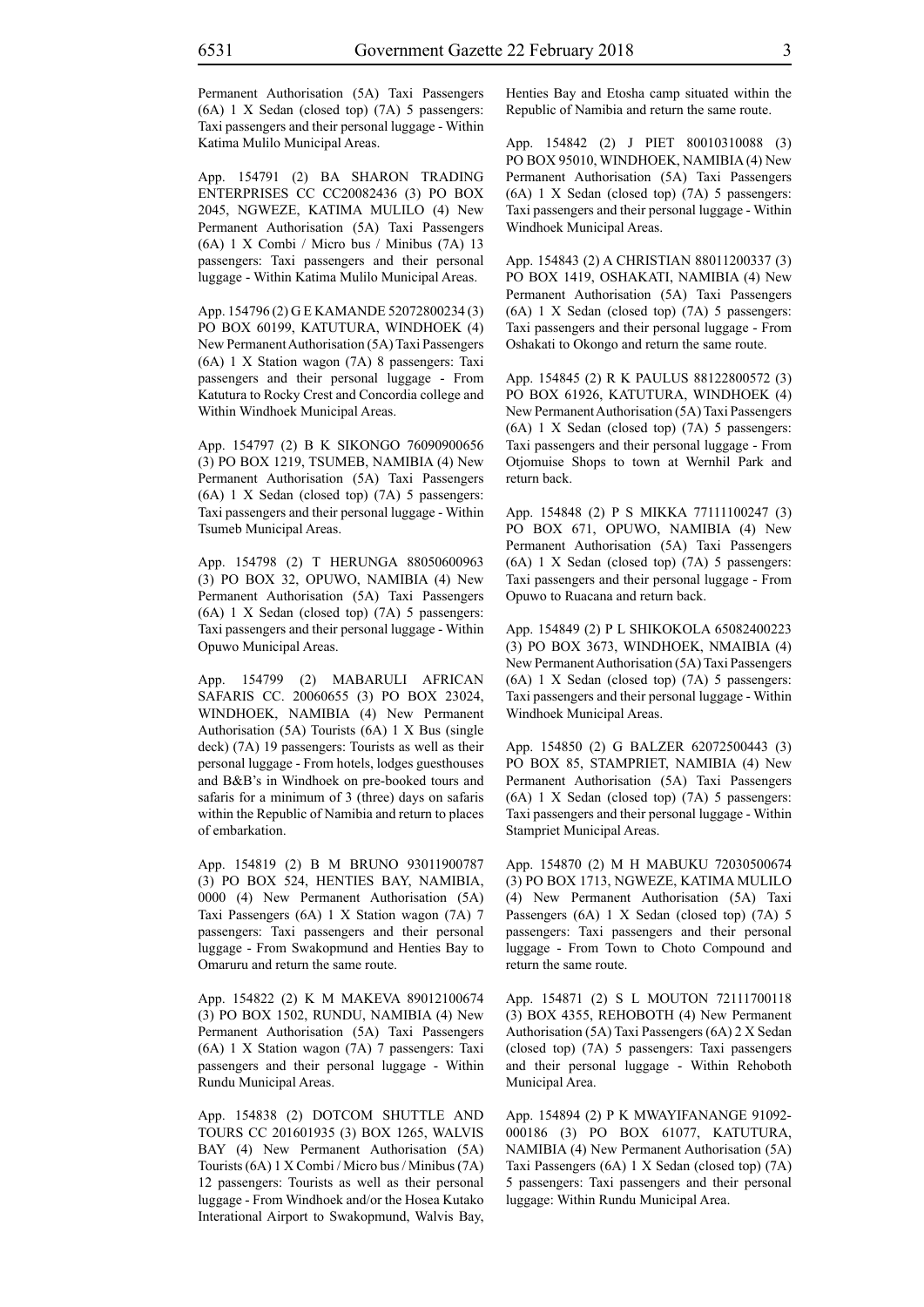App. 154895 (2) P K MWAYIFANANGE 91092000186 (3) PO BOX 61077, KATUTURA, NAMIBIA (4) New Permanent Authorisation (5A) Passengers (6A) 1 X Combi / Micro bus / Minibus (7A) 23 passengers: Taxi passengers and their personal luggage: From Rundu to Lüderitz and return the same route.

App. 154896 (2) W NANGOLO 80020810342 (3) PO BOX 4839, WALVIS BAY, NAMIBIA (4) New Permanent Authorisation (5A) Passengers (6A) 1 X Combi / Micro bus / Minibus (7A) 16 passengers: Passengers and their personal luggage: From Walvis Bay to Okalongo and return the same route.

App. 154898 (2) L M MASHUNA 83112110439 (3) PO BOX 144, GOBABIS, NAMIBIA, 9000 (4) New Permanent Authorisation (5A) Taxi Passengers (6A) 1 X Sedan (closed top) (7A) 5 passengers: Taxi passengers and their personal luggage - Within Gobabis Municipal Areas.

App. 154912 (2) N K ALWEENDO 85122410232 (3) PO BOX 3297, WINDHOEK, NAMIBIA (4) New Permanent Authorisation (5A) Taxi Passengers (6A) 1 X Sedan (closed top) (7A) 5 passengers: Taxi passengers and their personal luggage - From Dorado IUM T1 to town and return back.

App. 154915 (2) A NATANAEL 86060601294 (3) PO BOX 98264, HOCHLAND PARK, WIND-HOEK (4) New Permanent Authorisation (5A) Taxi Passengers (6A) 1 X Combi / Micro bus / Minibus (7A) 16 passengers: Taxi passengers and their personal luggage - Within Windhoek Municipal Area.

App. 154916 (2) THINK EASY INVESTMENT CC CC201712569 (3) PO BOX 1984, ONDANGWA, NAMIBIA (4) New Permanent Authorisation (5A) Taxi Passengers (6A) 1 X Combi / Micro bus / Minibus (7A) 16 passengers: Taxi passengers and their personal luggage - From Ongwediva to Ondangwa and return back.

App. 154918 (2) LITE UP EXPRESS CC CC20103018 (3) PO BOX 5334, AUSSPANN-PLATZ, WINDHOEK (4) New Permanent Authorisation (5A) Taxi Passengers (6A) 1 X Sedan (closed top) (7A) 5 passengers: Taxi passengers and their personal luggage - From Windhoek to Hosea International Airport and Within Windhoek Municipal Area.

App. 154920 (2) N SIMON 61050100026 (3) PO BOX 936, ONDANGWA, NAMIBIA (4) New Permanent Authorisation (5A) Taxi Passengers (6A) 1 X Sedan (closed top) (7A) 5 passengers: Taxi passengers and their personal luggage - From Ondangwa to Oshakati and return the same route.

App. 154921 (2) G W LOUBSER 90080600735 (3) PO BOX 3930, REHOBOTH, NAMIBIA (4) New Permanent Authorisation (5A) Taxi Passengers (6A) 1 X Combi / Micro bus / Minibus (7A) 14 passengers: Taxi passengers and their personal luggage - From Rehoboth to Windhoek and return the same route.

App. 154922 (2) J W SAMUEL 75012600037 (3) PO BOX 5861, KUISEBMUND, WAVIS BAY, 9000 (4) New Permanent Authorisation (5A) Taxi Passengers (6A) 1 X Sedan (closed top) (7A) 5 passengers: Taxi passengers and their personal luggage - Within Walvis Bay Municipal Area.

App. 154924 (2) I M SHINGANGU 81050210417 (3) PO BOX 99992, WINDHOEK, Otjomuise (4) New Permanent Authorisation (5A) Taxi Passengers (6A) 1 X Sedan (closed top) (7A) 5 passengers: Taxi passengers and their personal luggage - From Okahandja Park T60 to Olympia T556 and return the same route.

App. 154928 (2) B MURANGI 81060710307 (3) PO BOX 604, OKAHANDJA, NAMIBIA (4) New Permanent Authorisation (5A) Taxi Passengers (6A) 1 X Sedan (closed top) (7A) 5 passengers: Taxi passengers and their personal luggage - Within Okahandja Municipal Areas.

App. 154929 (2) N M AMUKESHE 79040910154 (3) PO BOX 7, OPUWO, NAMIBIA (4) New Permanent Authorisation (5A) Taxi Passengers (6A) 1 X Sedan (closed top) (7A) 5 passengers: Taxi passengers and their personal luggage - From Opuwo to Ruacana and return back.

App. 154931 (2) G SHIKWAMANGA 76050300- 240 (3) PO BOX 12, OHANGWENA, NAMIBIA (4) New Permanent Authorisation (5A) Taxi Passengers (6A) 1 X Combi / Micro bus / Minibus (7A) 16 passengers: Taxi passengers and their personal luggage - From Ohangwena to Katima Mulilo and return the same route.

App. 154933 (2) I T SHAPWANALE 92052201057 (3) PO BOX 2411, OSHIKANGO NAMIBIA (4) New Permanent Authorisation (5A) Taxi Passengers (6A) 1 X Sedan (closed top) (7A) 5 passengers: Taxi passengers and their personal luggage - From Oshikango to Ondangwa and Eenhana and return back.

App. 154935 (2) I T SHAPWANALE 92052201057 (3) PO BOX 2411, OSHIKANGO NAMIBIA (4) New Permanent Authorisation (5A) Taxi Passengers (6A) 1 X Sedan (closed top) (7A) 5 passengers: Taxi passengers and their personal luggage - From Eenhana to Oshikango and return back.

App. 154942 (2) R L K FONSECA 81070810150 (3) BOX 61935, KATUTURA (4) New Permanent Authorisation (5A) Taxi Passengers (6A) 1 X Sedan (closed top) (7A) 5 passengers: Taxi passengers and their personal luggage - From taxi rank 152 Goreangab Dam to Finkenstein and return the ame route.

App. 154943 (2) M NAHOLE 72112510037 (3) PO BOX 95390, KATUTURA, WINDHOEK, NAMIBIA (4) New Permanent Authorisation (5A) Taxi Passengers (6A) 1 X Sedan (closed top) (7A) 5 passengers: Taxi passengers and their personal luggage - From taxi rank 351 Otjomuise to Aries and return the same route.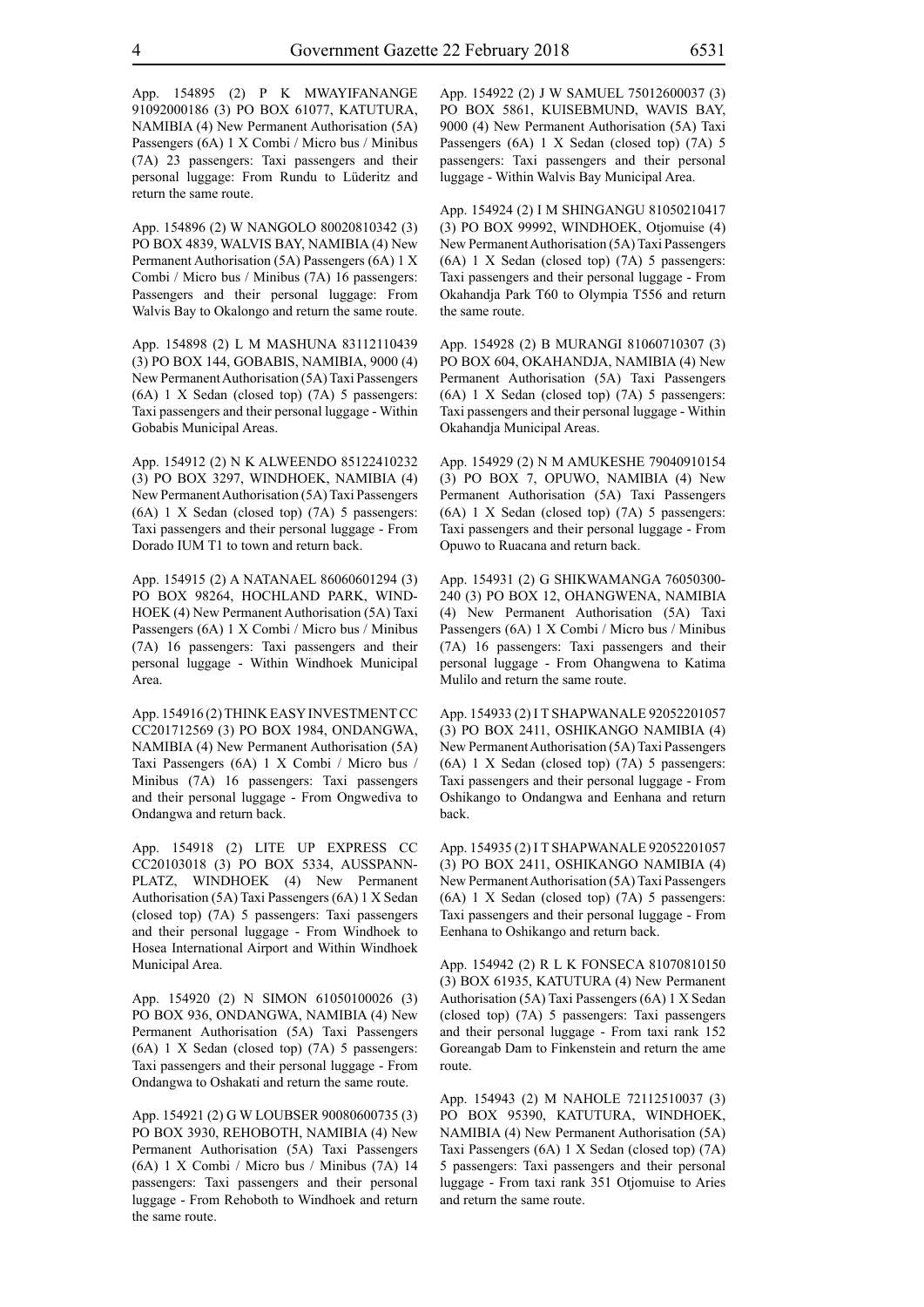App. 154954 (2) H MWAUDIKANGE 741107- 00450 (3) PO BOX 1918, OAHAKATI, NAMIBIA (4) New Permanent Authorisation (5A) Taxi Passengers (6A) 1 X Bus (single deck) (7A) 22 passengers: Taxi passengers and their personal luggage - From Swakopmund to Nkure-Nkuru and return the same route.

App. 154957 (2) G W MASIYE 84102410740 (3) PO BOX 969, NGWEZE, KATIMA MULILO (4) New Permanent Authorisation (5A) Taxi Passengers (6A) 1 X Sedan (closed top) (7A) 5 passengers: Taxi passengers and their personal luggage - From Mavuluma Ext No. 3 to town at Kamunu Supermarket and return the same route.

App. 154960 (2) G W MASIYE 84102410740 (3) PO BOX 969, NGWEZE, KATIMA MULILO (4) New Permanent Authorisation (5A) Taxi Passengers (6A) 1 X Sedan (closed top) (7A) 5 passengers: Taxi passengers and their personal luggage - From Mavuluma Ext no 3 to town at Shoprite taxi rank and Within Katima Mulilo and return the same route.

App. 154961 (2) N H SHINGO 91032500700 (3) PO BOX 13052, EENHANA, NAMIBIA, 0000 (4) New Permanent Authorisation (5A) Taxi Passengers (6A) 1 X Combi / Micro bus / Minibus (7A) 5 passengers: Taxi passengers and their personal luggage - From Eenhana to Okongo, Ondangwa and Oshikango and return back.

App. 154963 (2) E R SEIBEB 82121510168 (3) PO BOX 2186, WALVIS BAY, NAMIBIA, 9000 (4) New Permanent Authorisation (5A) Taxi Passengers (6A) 1 X Sedan (closed top) (7A) 5 passengers: Taxi passengers and their personal luggage - From Swakopmund to Walvis Bay and return back.

App. 154964 (2) J A SHEEPO 68042510101 (3) PO BOX 62032, KATUTURA, WINDHOEK, 90000 (4) New Permanent Authorisation (5A) Taxi Passengers (6A) 1 X Combi / Micro bus / Minibus (7A) 16 passengers: Taxi passengers and their personal luggage - Within Windhoek Municipal Areas.

App. 154966 (2) J P HEDIMBI 90120200279 (3) PO BOX 15500, OSHAKATI, NAMIBIA (4) New Permanent Authorisation (5A) Taxi Passengers (6A) 1 X Sedan (closed top) (7A) 5 passengers: Taxi passengers and their personal luggage - From Oshakati to Ondangwa via Ongwediva and return the same route.

App. 154968 (2) H N IMENE 74052310087 (3) PO BOX 1814, RUNDU, NAMIBIA (4) New Permanent Authorisation (5A) Taxi Passengers (6A) 1 X Station wagon (7A) 7 passengers: Taxi passengers and their personal luggage - Within Rundu Municipal Areas.

App. 154984 (2) A J DE CARVALHO 88032900136 (3) BOX 3941, REHOBOTH (4) New Permanent Authorisation (5A) Passengers (6A) 2 X Combi / Micro bus / Minibus (7A) 16 passengers: Passenger and their personal luggage - From Rehoboth to Windhoek and back the same route.

App. 154991 (2) K V MILUNGA 79060200055 (3) PO BOX 855, GROOTFONTEIN, NAMIBIA (4) New Permanent Authorisation (5A) Taxi Passengers (6A) 1 X Sedan (closed top) (7A) 5 passengers: Taxi passengers and their personal luggage - Within Grootfontein Municipal Areas.

App. 154994 (2) B T TUHITA 88042401485 (3) PO BOX 62533, WINDHOEK, NAMIBIA (4) New Permanent Authorisation (5A) Taxi Passengers (6A) 1 X Sedan (closed top) (7A) 5 passengers: Taxi passengers and their personal luggage - From Okuryangava T80 to town at Wernhil Park taxi rank and return the same route.

App. 154995 (2) D IITA 75030600329 (3) PO BOX 13633, EENHANA, NAMIBIA (4) New Permanent Authorisation (5A) Taxi Passengers (6A) 1 X Sedan (closed top) (7A) 5 passengers: Taxi passengers and their personal luggage - Within Eenhana Municipal Areas.

App. 154996 (2) I K MASULE 85072110095 (3) PO BOX 1215, OKAHANDJA, NAMIBIA (4) New Permanent Authorisation (5A) Taxi Passengers (6A) 1 X Sedan (closed top) (7A) 5 passengers: Taxi passengers and their personal luggage - Within Okahandja Municipal Areas.

App. 154997 (2) S M MULONDA 75122700079 (3) PO BOX 1215, OKAHANDJA, NAMIBIA (4) New Permanent Authorisation (5A) Taxi Passengers (6A) 1 X Sedan (closed top) (7A) 5 passengers: Taxi passengers and their personal luggage - Within Okahandja Municipal Areas.

App. 155001 (2) T D NDIMULUNDE 7809011- 0290 (3) PO BOX 61861, KATUTURA, WIND-HOEK (4) New Permanent Authorisation (5A) Taxi Passengers (6A) 1 X Sedan (closed top) (7A) 5 passengers: Taxi passengers and their personal luggage - From Havana taxi rank to town at Wernhil Park and return back.

App. 155028 (2) KEL SHUTTLE AND TOURS CC 201702312 (3) PO BOX 23785, WINDHOEK, NAMIBIA (4) New Permanent Authorisation (5A) Tourists (6A) 1 X Sedan (closed top) (7A) 5 passengers: Tourists and their perosnal luggage - From Windhoek City to Hosea International Airport and Hotels, Lodges, B&B and Tourists attraction places in the dimensions of 50 Kilometers.

App. 155031 (2) P M ERASMUS 80060700076 (3) PO BOX 2946, WINDHOEK, NAMIBIA (4) New Permanent Authorisation (5A) Taxi Passengers (6A) 1 X Sedan (closed top) (7A) 5 passengers: Taxi passengers and their personal luggage - From Katutura T24 to town at Shoprite T173 and return the same route.

App. 155036 (2) D LASARUS 76061000553 (3) PO BOX 1918, OSHAKATI, NAMIBIA (4) New Permanent Authorisation (5A) Taxi Passengers (6A) 1 X Bus (single deck) (7A) 22 passengers: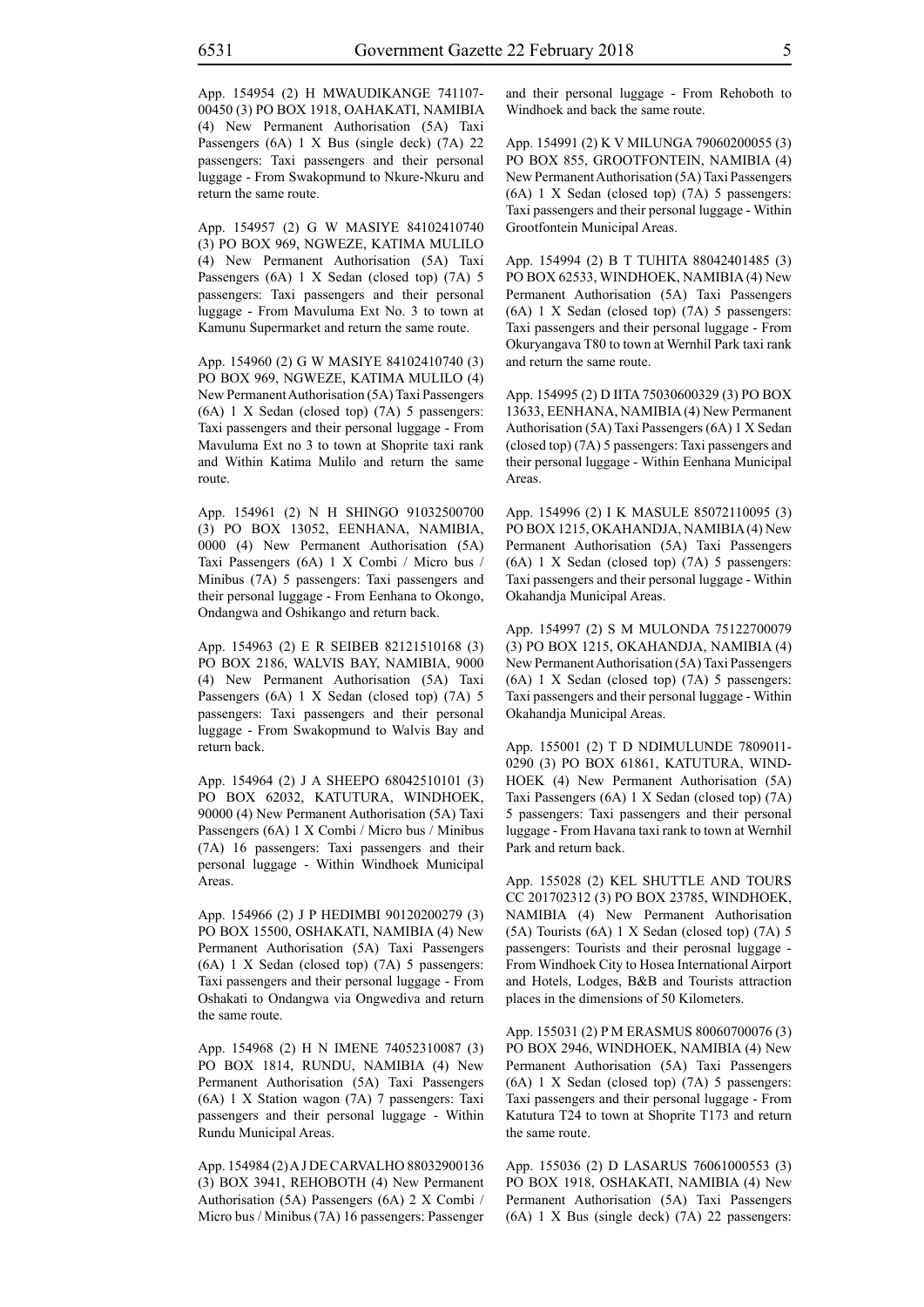Taxi passengers and their personal luggage - From Swakopmund to Mpungu and Nkure-Nkuru and return the same route,

App. 155037 (2) M G W FREDERICKS 740515- 10158 (3) PO BOX 964, GROOTFONTEIN, NAMIBIA (4) New Permanent Authorisation (5A) Taxi Passengers (6A) 1 X Station wagon (7A) 7 passengers: Taxi passengers and their personal luggage - Within Grootfontein Municipal Areas.

App. 155040 (2) E M MBEHA 76090300276 (3) PO BOX 1081, GROOTFONTEIN, NAMIBIA (4) New Permanent Authorisation (5A) Taxi Passengers (6A) 1 X Sedan (closed top) (7A) 5 passengers: Taxi passengers and their personal luggage - Within Grootfontein Municipal Areas.

App. 155042 (2) S K NEPEMBE 82081410613 (3) PO BOX 60807, KATUTURA, WINDHOEK (4) New Permanent Authorisation (5A) Taxi Passengers (6A) 1 X Sedan (closed top) (7A) 5 passengers: Taxi passengers and their personal luggage - From Havana to town and Within Windhoek Municipal Area.

App. 155043 (2) H E T TJIHUKUNUNA 7105- 2800432 (3) PO BOX 1038, KEETMANSHOOP, NAMIBIA (4) New Permanent Authorisation (5A) Taxi Passengers (6A) 1 X Sedan (closed top) (7A) 5 passengers: Taxi passengers and their personal luggage - Within Keetmanshoop Municipal Areas.

App. 155045 (2) ANGELS SHUTTLE AND TOURS CC, 201707482 (3) BOX 72312, GROVE KHOMASDAL (4) New Permanent Authorisation (5A) Tourists (6A) 2 X Sedan (closed top) (7A) 5 passengers: Tourists and their personal luggage - From Windhoek Hosea Kutako Airport to Swakopmund - Strandhotel B and B, Gusthouses and back the same route.

App. 155068 (2) D N MUBIANA 75111600183 (3) PO BOX 6017, BUKALO POST OFFICE, KATIMA MULILO (4) New Permanent Authorisation (5A) Taxi Passengers (6A) 1 X Sedan (closed top) (7A) 5 passengers: Taxi passengers and their personal luggage - From Khomasdal T27 to town at City Center T717 and return back.

App. 155069 (2) D N MUBIANA 75111600183 (3) PO BOX 6017, BUKALO POST OFFICE, KATIMA MULILO (4) New Permanent Authorisation (5A) Taxi Passengers (6A) 1 X Sedan (closed top) (7A) 5 passengers: Taxi passengers and their personal luggage - From Katima Mulilo to Bukalo and Ngpma and return the same route.

App. 155072 (2) T E K ARMAS 93022700504 (3) PO BOX 61741, KATUTURA, WINDHOEK, 9000 (4) New Permanent Authorisation (5A) Taxi Passengers (6A) 1 X Sedan (closed top) (7A) 5 passengers: Taxi passengers and their personal luggage - Within Windhoek Municipal Areas.

App. 155073 (2) G AMUTHENU 70092100317 (3) PO BOX 1049, LÜDERITZ, NAMIBIA (4) New Permanent Authorisation (5A) Taxi Passengers (6A) 1 X Sedan (closed top) (7A) 5 passengers: Taxi passengers and their personal luggage - Within Lüderitz Municipal Areas.

App. 155074 (2) E K NANGOMBE 93013100222 (3) PO BOX 60984, KATUTURA, WINDHOEK (4) New Permanent Authorisation (5A) Taxi Passengers (6A) 1 X Sedan (closed top) (7A) 5 passengers: Taxi passengers and their personal luggage - From Oshitenda Informal Settlement and Within Windhoek Municipal Area.

App. 155075 (2) A MOKAHWA 87012800542 (3) PO BOX 4920, VINETA, SWAKOPMUND (4) New Permanent Authorisation (5A) Taxi Passengers (6A) 1 X Combi / Micro bus / Minibus (7A) 16 passengers: Taxi passengers and their personal luggage - From Swakopmund to Ondangwa and return back.

App. 155078 (2) N AWALA 69030300531 (3) PO BOX 23584, WINDHOEK, NAMIBIA (4) New Permanent Authorisation (5A) Taxi Passengers (6A) 1 X Sedan (closed top) (7A) 5 passengers: Taxi passengers and their personal luggage - From Kleine Kuppe T617 to Hochland Park T465 and return the same route.

App. 155079 (2) A AMPUTU 76102900065 (3) PO BOX 62951, WANAHEDA, WINDHOEK (4) New Permanent Authorisation (5A) Taxi Passengers (6A) 1 X Sedan (closed top) (7A) 5 passengers: Taxi passengers and their personal luggage - From Okuryangava T74 to Klein Windhoek and return the same route.

App. 155080 (2) A SHIWAYA 77041000338 (3) PO BOX 5256, AUSSPANNPLATZ, WINDHOEK (4) New Permanent Authorisation (5A) Taxi Passengers (6A) 1 X Sedan (closed top) (7A) 5 passengers: Taxi passengers and their personal luggage - From Okuryangava T80 to Kleine Kuppe and return the same route.

App. 155085 (2) ABENTEUER AFRIKA SA-FARI CC. CC961040 (3) BOX 1490, VINETA, SWAKOPMUND (4) New Permanent Authorisation (5A) Taxi Passengers (6A) 1 X Station wagon (7A) 7 passengers: Taxi passengers and their personal luggage - From Walvis Bay Airport to Swakopmund and return the same route.

App. 155097 (2) M GAISES 68120310020 (3) PO BOX 223337, WINDHOEK, NAMIBIA (4) New Permanent Authorisation (5A) Taxi Passengers (6A) 1 X Combi / Micro bus / Minibus (7A) 10 passengers: Taxi passengers and their personal luggage - From Okahandja Park to Aus Primary School, Steenkamp Primary School, Goreangab Secondary School and Khomasdal Primary School and return the same route.

App. 155121 (2) C A AWASEB 79071010058 (3) PO BOX 7428, KATUTURA, WINDHOEK (4) New Permanent Authorisation (5A) Taxi Passengers (6A) 1 X Sedan (closed top) (7A) 5 passengers: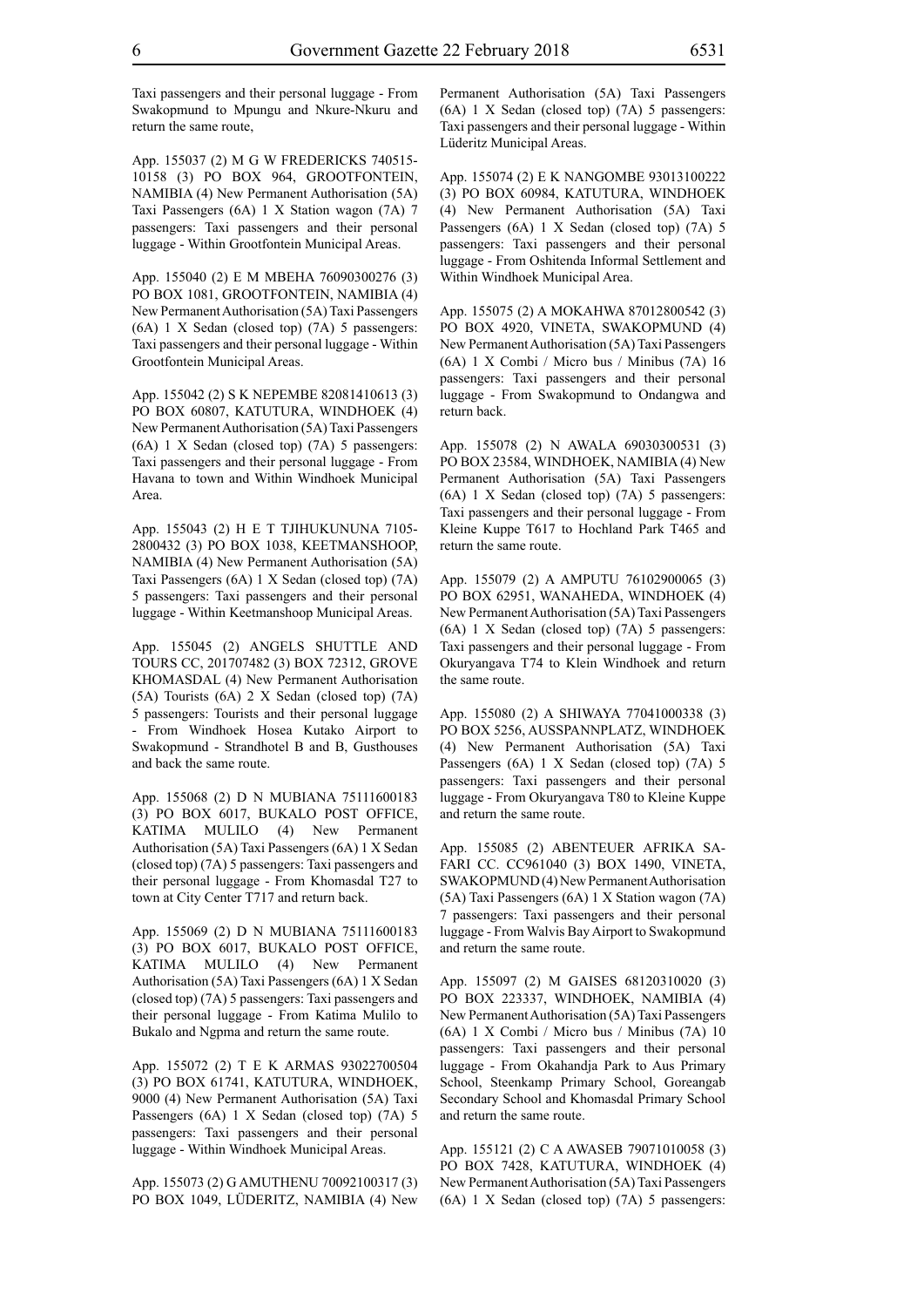Taxi passengers and their personal luggage - From Khomasdal to Otjomuise and Within Windhoek Municipal Areas.

App. 155129 (2) J POLLY 87071401179 (3) PO BOX 1918, OSHAKATI, NAMIBIA (4) New Permanent Authorisation (5A) Taxi Passengers (6A) 1 X Bus (single deck) (7A) 22 passengers: Taxi passengers and their personal luggage - From Windhoek to Ruacana via Outjo, Kamanjab road and return the same route.

App. 155132 (2) T K KAUNA 87091100727 (3) BOX 940, GOBABIS (4) New Permanent Authorisation (5A) Taxi Passengers (6A) 1 X Sedan (closed top) (7A) 5 passengers: Taxi passengers and their personal luggage - Within Gobabis Municipal Areas.

App. 155133 (2) N H SHINGO 91032500700 (3) PO BOX 13052, EENHANA, NAMIBIA, 0000 (4) New Permanent Authorisation (5A) Taxi Passengers (6A) 1 X Sedan (closed top) (7A) 1 passengers: Taxi passengers and their personal luggage - From Ondangwa to Eenhana and return back.

App. 155134 (2) J M KASERA 84070710914 (3) PO BOX 309, RUNDU, NAMIBIA (4) New Permanent Authorisation (5A) Taxi Passengers (6A) 1 X Sedan (closed top) (7A) 5 passengers: Taxi passengers and their personal luggage - From Kaisosi to Nakazaza and return back.

App. 155137 (2) L M MASHUNA 83112110439 (3) PO BOX 144, GOBABIS, NAMIBIA, 9000 (4) New Permanent Authorisation (5A) Taxi Passengers (6A) 1 X Sedan (closed top) (7A) 5 passengers: Taxi passengers and their personal luggage - Within Gobabis Municipal Areas.

App. 155138 (2) N P SHIPANGA 74062200627 (3) PO BOX 289, ONDANGWA, NAMIBIA (4) New Permanent Authorisation (5A) Taxi Passengers (6A) 1 X Motorcycle (no sidecar) (7A) 16 passengers: Taxi passengers and their personal luggage - From Ondangwa to Windhoek and return the same route.

App. 155177 (2) M N B ONESMUS 79121600112 (3) PRIVATE BAG 2017, OKAHANDJA, NAMIBIA (4) New Permanent Authorisation (5A) Taxi Passengers (6A) 1 X Sedan (closed top) (7A) 5 passengers: Taxi passengers and their personal luggage - Within Okahandja Municipal Areas.

App. 155178 (2) J M KASERA 84070710914 (3) PO BOX 309, RUNDU, NAMIBIA (4) New Permanent Authorisation (5A) Taxi Passengers (6A) 1 X Bus (single deck) (7A) 28 passengers: Passengers and their personal luggage - From Rundu to Aries and Omeya South of Windhoek and return.

App. 155179 (2) W NAKALE 57022000786 (3) PO BOX 13741, EENHANA, NAMIBIA (4) New Permanent Authorisation (5A) Taxi Passengers (6A) 1 X Sedan (closed top) (7A) 5 passengers: Taxi passengers and their personal luggage - From Eenhana to Odibo via Oshikango and return the same route.

App. 155192 (2) M NGAIRO 85100510374 (3) PO BOX 1105, OKAHANDJA, NAMIBIA (4) New Permanent Authorisation (5A) Taxi Passengers (6A) 1 X Sedan (closed top) (7A) 5 passengers: Taxi passengers and their personal luggage - Within Okahandja Municipal Areas.

App. 155230 (2) T K KUUME 90011000414 (3) PO BOX 61524, WINDHOEK, NAMIBIA (4) New Permanent Authorisation (5A) Taxi Passengers (6A) 1 X Combi / Micro bus / Minibus (7A) 16 passengers: Taxi passengers and their personal luggage - From Kleine Kuppe T576 to Brakwater and return back.

App. 155232 (2) S ASHIPALA 57071500703 (3) PO BOX 61408, KATUTURA, WINDHOEK, NAMIBIA (4) New Permanent Authorisation (5A) Taxi Passengers (6A) 1 X Sedan (closed top) (7A) 5 passengers: Taxi passengers and their personal luggage - From Wanaheda T256 to Daan Viljoen and retrurn back.

App. 155234 (2) F K NGHITEVELEKWA 82101- 210428 (3) PO BOX 304, KARIBIB, NAMIBIA (4) New Permanent Authorisation (5A) Taxi Passengers (6A) 1 X Combi / Micro bus / Minibus (7A) 14 passengers: Taxi passengers and their personal luggage - From Karibib to Windhoek and return back.

App. 155235 (2) S KAMBWA 74041400694 (3) PO BOX 2633, SWAKOPMUND, NAMIBIA (4) New Permanent Authorisation (5A) Taxi Passengers (6A) 1 X Station wagon (7A) 8 passengers: Passengers and their personal luggage: Swakopmund to Karibib via Usakos and return the same route.

App. 155236 (2) G AND J BROTHERS TRANS-PORTS CC 201401711 (3) PO BOX 4024, WINDHOEK, NAMIBIA (4) New Permanent Authorisation (5A) Taxi Passengers (6A) 1 X Sedan (closed top) (7A) 5 passengers: Taxi passengers and their personal luggage - Within Windhoek Municipal Areas.

App. 155239 (2) J HIYUNDILA 76062000271 (3) PO BOX 13295, WINDHOEK, NAMIBIA (4) New Permanent Authorisation (5A) Taxi Passengers (6A) 1 X Sedan (closed top) (7A) 5 passengers: Taxi passengers and their personal luggage - From Wanaheda T10 to Academia taxi rank and return back.

App. 155243 (2) R M MATJAYI 82102510980 (3) PO BOX 904, RUNDU, NAMIBIA (4) New Permanent Authorisation (5A) Taxi Passengers (6A) 1 X Sedan (closed top) (7A) 5 passengers: Taxi passengers and their personal luggage - From Rainbow Village to Klip Park and return back.

App. 155245 (2) M K NGALANGI 78020410643 (3) PO BOX 216, RUNDU, NAMIBIA (4) New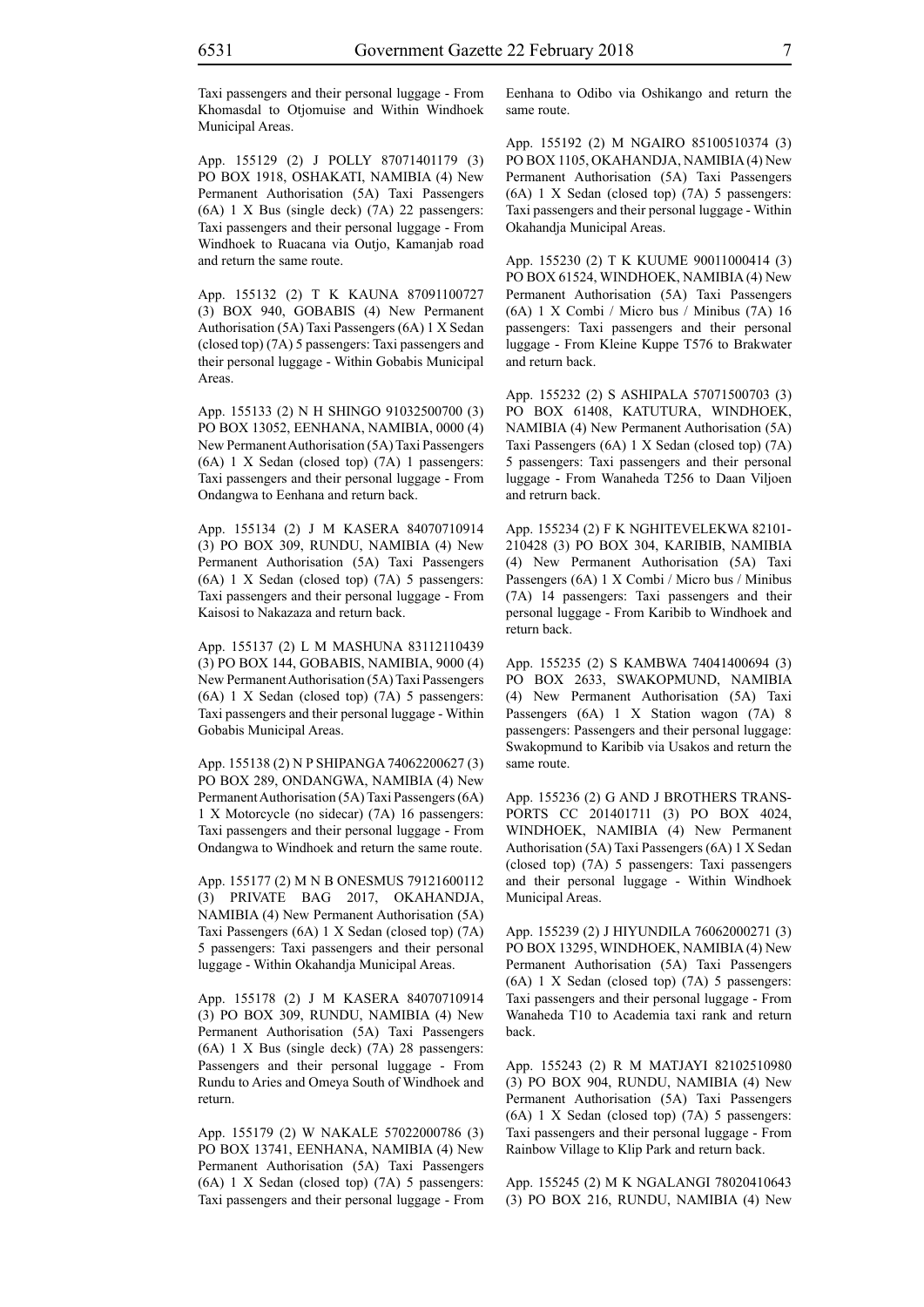Permanent Authorisation (5A) Taxi Passengers (6A) 1 X Sedan (closed top) (7A) 5 passengers: Taxi passengers and their personal luggage - Within Rundu Municipal Areas.

App. 155247 (2) K L MUTJUMA 79061610052 (3) PO BOX 749, RUNDU, NAMIBIA (4) New Permanent Authorisation (5A) Taxi Passengers (6A) 1 X Sedan (closed top) (7A) 5 passengers: Taxi passengers and their personal luggage - Within Rundu Municipal Areas.

App. 155249 (2) J K SHINDIMBA 85080610336 (3) PO BOX 1212, RUNDU, NAMIBIA (4) New Permanent Authorisation (5A) Taxi Passengers (6A) 1 X Sedan (closed top) (7A) 5 passengers: Taxi passengers and their personal luggage - From Sauyemwa to Rundu State Hospital and return back.

App. 155251 (2) M M MAHONGO 85061610927 (3) PO BOX 888, RUNDU, NAMIBIA (4) New Permanent Authorisation (5A) Taxi Passengers (6A) 2 X Sedan (closed top) (7A) 5 passengers: Taxi passengers and their personal luggage - From Kayengona to Millitary Base taxi rank and return back.

App. 155253 (2) S SHILONGO 85121110391 (3) PO BOX 9064, OMUNGWELUME, NAMIBIA (4) New Permanent Authorisation (5A) Taxi Passengers (6A) 1 X Sedan (closed top) (7A) 5 passengers: Taxi passengers and their personal luggage - From Havana to town and Within Windhoek Municipal Area.

App. 155255 (2) J POLLY 87071401179 (3) PO BOX 1918, OSHAKATI, NAMIBIA (4) New Permanent Authorisation (5A) Taxi Passengers (6A) 1 X Combi / Micro bus / Minibus (7A) 16 passengers: Taxi passengers and their personal luggage - From Windhoek to Okongo via Tsumeb and return back.

App. 155257 (2) V LAULINDU 85052010559 (3) PO BOX 685, RUNDU, NAMIBIA (4) New Permanent Authorisation (5A) Taxi Passengers (6A) 1 X Sedan (closed top) (7A) 5 passengers: Taxi passengers and their personal luggage - From Kasote to Safari and Within Rundu Municipal Area.

App. 155259 (2) G M SHIKONGO 90110900097 (3) PO BOX 2913, ONDANGWA, NAMIBIA, 9000 (4) New Permanent Authorisation (5A) Taxi Passengers (6A) 1 X Sedan (closed top) (7A) 5 passengers: Taxi passengers and their personal luggage - From Ongwediva to Ondangwa and retrun back.

App. 155261 (2) R SHERAS 790703 1004 7 (3) PO BOX 3376, RUNDU, NAMIBIA (4) New Permanent Authorisation (5A) Taxi Passengers (6A) 1 X Sedan (closed top) (7A) 5 passengers: Taxi passengers and their personal luggage - From Sauyemwa to Kaisosi taxi rank and return the same route.

App. 155263 (2) SAND N AIRPORT TRANSFER AND SHUTTLE SERVICES CC 201615446 (3) PO BOX 41010, WINDHOEK, NAMIBIA, 9000 (4) New Permanent Authorisation (5A) Taxi Passengers (6A) 1 X Sedan (closed top) (7A) 5 passengers: Taxi passengers and their personal luggage - From Avani Hotel to Hosea Kutako International Airport, Eros Airport and Within Windhoek Municipal Areas.

App. 155264 (2) A KLEOPAS 66101400239 (3) PO BOX 98822, PELICAN SQUARE STREET, WINDHOEK (4) New Permanent Authorisation (5A) Taxi Passengers (6A) 1 X Station wagon (7A) 7 passengers: Taxi passengers and their personal luggage - From Hydra street to Dorado and return back.

App. 155266 (2) B M HAINDERE 600470600015 (3) PO BOX 3493, RUNDU, NAMIBIA (4) New Permanent Authorisation (5A) Taxi Passengers (6A) 1 X Sedan (closed top) (7A) 5 passengers: Taxi passengers and their personal luggage - Within Rundu Municipal Areas.

App. 155269 (2) D N NDAKALAKO 91091600813 (3) BOX 1179, WINDHOEK (4) New Permanent Authorisation (5A) Taxi Passengers (6A) 1 X Sedan (closed top) (7A) 5 passengers: Taxi passengers and their personal luggage - Within Windhoek Municipal Areas.

App. 155270 (2) I M CANHOHA 85123010130 (3) PO BOX 21206, WINDHOEK, NAMIBIA (4) New Permanent Authorisation (5A) Taxi Passengers (6A) 1 X Sedan (closed top) (7A) 5 passengers: Taxi passengers and their personal luggage - From Katutura Taxi rank to IUM in Dorado Park, Cimbebasia and Grove Mall and return back.

App. 155276 (2) K LIKWANGA 83081510058 (3) PO BOX 1143, WINDHOEK, NAMIBIA (4) New Permanent Authorisation (5A) Taxi Passengers (6A) 1 X Sedan (closed top) (7A) 5 passengers: Taxi passengers and their personal luggage - From Okuryangava to town at Shoprite and return back.

App. 155277 (2) E NAKATANA 82031110225 (3) PRIVATE BAG 2018, GROOTFONTEIN, NAMIBIA (4) New Permanent Authorisation (5A) Taxi Passengers (6A) 1 X Station wagon (7A) 7 passengers: Taxi passengers and their personal luggage - Within Grootfontein Municipal Areas.

App. 155280 (2) T N KALENGA 86040500034 (3) PO BOX 11707, OSHAKATI, NAMIBIA, 9000 (4) New Permanent Authorisation (5A) Taxi Passengers (6A) 1 X Sedan (closed top) (7A) 5 passengers: Taxi passengers and their personal luggage - From Oshakati to Outapi and return back.

App. 155282 (2) R HEELU 77061800089 (3) BOX 9111, OMUNGWELUME (4) New Permanent Authorisation (5A) Taxi Passengers (6A) 1 X Sedan (closed top) (7A) 5 passengers: Taxi passengers and their personal luggage - From Oshakati to Outapi and Omafo and return back.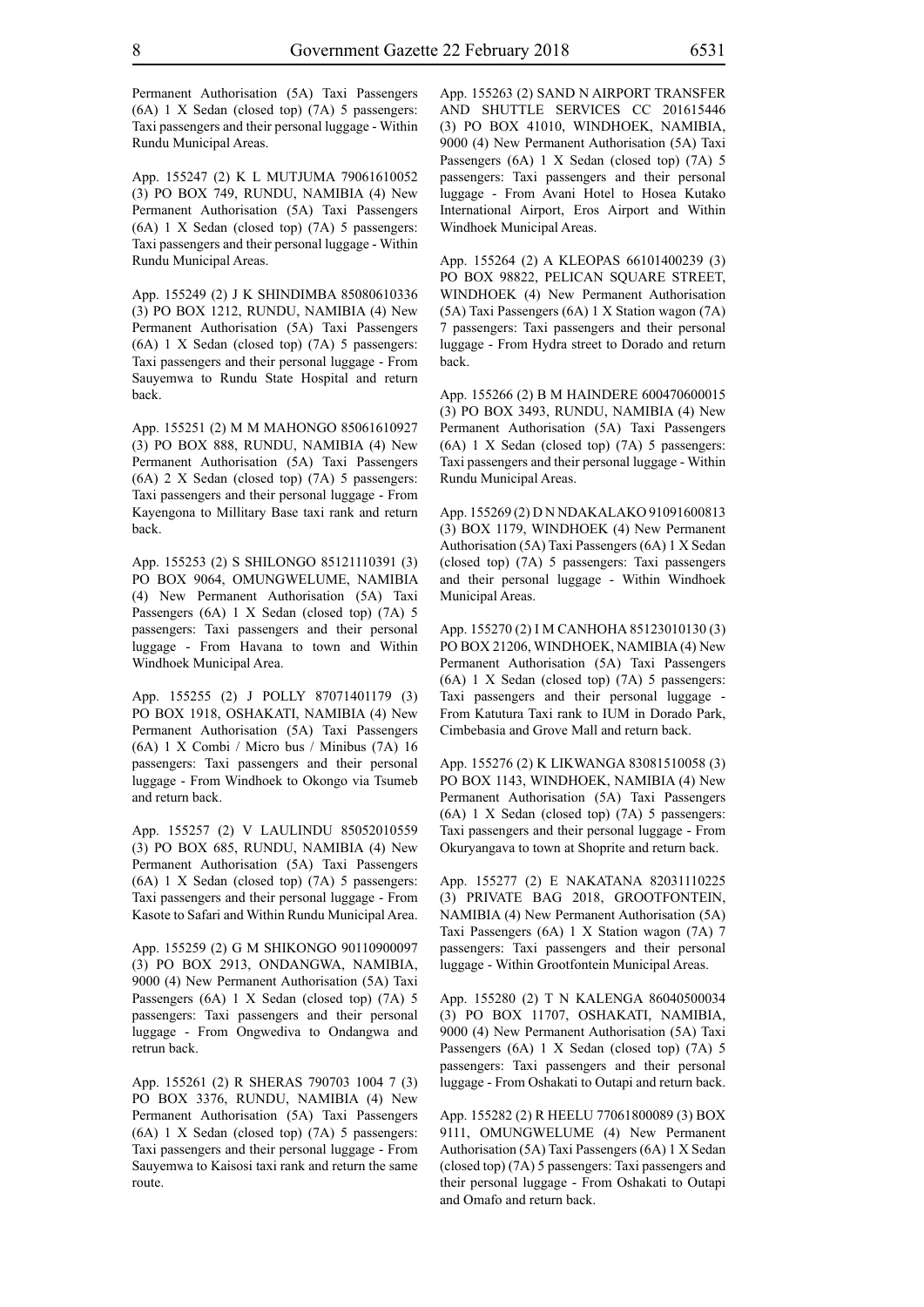App. 155284 (2) M HAMUTETA 78071310077 (3) PO BOX 3244, ONGWEDIVA, NAMIBIA (4) New Permanent Authorisation (5A) Taxi Passengers (6A) 1 X Sedan (closed top) (7A) 5 passengers: Taxi passengers and their personal luggage - From Oshakati to Ondangwa and Oshikango and return back.

App. 155286 (2) E E LIFUMBELA 78122900178 (3) PO BOX 4409, WALVIS BAY, NAMIBIA (4) New Permanent Authorisation (5A) Taxi Passengers (6A) 1 X Sedan (closed top) (7A) 5 passengers: Taxi passengers and their personal luggage - From Narraville to Dune Mall Shopping center and return back.

App. 155288 (2) E S MAVUNA 81113010053 (3) PO BOX 560, OTJIWARONGO, NAMIBIA (4) New Permanent Authorisation (5A) Taxi Passengers (6A) 1 X Sedan (closed top) (7A) 5 passengers: Taxi passengers and their personal luggage - From town to Millitary Base and Within Otjiwarongo Municipal Areas.

App. 155289 (2) K L LIFUMBELA 75040900503 (3) PO BOX 744, RUNDU, NAMIBIA (4) New Permanent Authorisation (5A) Taxi Passengers (6A) 1 X Sedan (closed top) (7A) 5 passengers: Taxi passengers and their personal luggage - From Kehemu, Tandaveka to Rundu and return back.

App. 155292 (2) S T KAMANYA 71042010072 (3) PO BOX 2637, RUNDU, NAMIBIA (4) New Permanent Authorisation (5A) Taxi Passengers (6A) 1 X Sedan (closed top) (7A) 5 passengers: Taxi passengers and their personal luggage - Within Rundu Municipal Areas.

App. 155293 (2) M K UNDJANGA 98050500160 (3) PO BOX 202, MARIENTAL, NAMIBIA (4) New Permanent Authorisation (5A) Taxi Passengers (6A) 1 X Sedan (closed top) (7A) 5 passengers: Taxi passengers and their personal luggage - Within Mariental Municipal Areas.

App. 155295 (2) E M SIKONGO 89122300627 (3) PO BOX 2637, RUNDU, NAMIBIA (4) New Permanent Authorisation (5A) Taxi Passengers (6A) 1 X Sedan (closed top) (7A) 5 passengers: Taxi passengers and their personal luggage - Within Rundu Municipal Areas.

App. 155296 (2) P KASANGA 82041410124 (3) PO BOX 414, MARIENTAL, NAMIBIA (4) New Permanent Authorisation (5A) Taxi Passengers (6A) 1 X Sedan (closed top) (7A) 5 passengers: Taxi passengers and their personal luggage - Within Mariental Municipal Areas.

App. 155312 (2) P A SHOLOLO 56082600576 (3) PO BOX 15239, ONDANGWA, NAMIBIA (4) New Permanent Authorisation (5A) Taxi Passengers (6A) 1 X Station wagon (7A) 10 passengers: Taxi passengers and their personal luggage - From Ondangwa to Nkurenkuru and return the same route.

App. 155313 (2) T KANDJII 87071800577 (3) PO BOX 62449, KATUTURA, WINDHOEK, 9000 (4) New Permanent Authorisation (5A) Taxi Passengers (6A) 1 X Sedan (closed top) (7A) 5 passengers: Taxi passengers and their personal luggage - From Katutura T35 to Kleine Kuppe T501 and T555 and return the same route.

App. 155315 (2) H N FREDRIC 97041900169 (3) PO BOX 95254, WINDHOEK, NAMIBIA (4) New Permanent Authorisation (5A) Taxi Passengers (6A) 1 X Sedan (closed top) (7A) 5 passengers: Taxi passengers and their personal luggage - From taxi rank T311 Khomasdal to Thlabanelo within Windhoek Municipal Area.

App. 155317 (2) B SHIPAHU 63041910039 (3) BOX 60595, KATUTURA, WINDHOEK (4) New Permanent Authorisation (5A) Taxi Passengers (6A) 1 X Sedan (closed top) (7A) 5 passengers: Taxi passengers and their personal luggage - From Monte Cristo T23 to town and Within Windhoek Municipal Areas.

App. 155321 (2) A MULEKA 67041300153 (3) PO BOX 583, ONDANGWA, NAMIBIA (4) New Permanent Authorisation (5A) Taxi Passengers (6A) 1 X Station wagon (7A) 7 passengers: Taxi passengers and their personal luggage - From Ondangwa to Eenhana and return back.

App. 155322 (2) J N ELIAS 85051910300 (3) PO BOX 3546, WINDHOEK, NAMIBIA (4) New Permanent Authorisation (5A) Taxi Passengers (6A) 1 X Sedan (closed top) (7A) 5 passengers: Taxi passengers and their personal luggage - From Soweto T12 to Maerua Mall and return back.

App. 155324 (2) E I NDUME 80072810173 (3) PO BOX 40, OSHAKATI, NAMIBIA (4) New Permanent Authorisation (5A) Taxi Passengers (6A) 1 X Sedan (closed top) (7A) 5 passengers: Taxi passengers and their personal luggage - From Oshakati to Ongwediva and return back.

App. 155326 (2) L AMBATA 89123100397 (3) PO BOX 1494, GOBABIS, NAMIBIA (4) New Permanent Authorisation (5A) Taxi Passengers (6A) 1 X Sedan (closed top) (7A) 5 passengers: Taxi passengers and their personal luggage - Within Gobabis Municipal Areas.

App. 155328 (2) ABENTEUER AFRIKA SAFARI CC. CC961040 (3) BOX 1490, VINETA, SWAKOPMUND (4) New Permanent Authorisation (5A) Tourists (6A) 1 X Station wagon (7A) 7 passengers: Tourists and their personal luggage - From Walvis Bay Airport to Swakopmund and return the same route.

App. 155329 (2) ABENTEUER AFRIKA SAFARI CC. CC961040 (3) BOX 1490, VINETA, SWAKOPMUND (4) New Permanent Authorisation (5A) Tourists (6A) 1 X Bus (single deck) (7A) 41 passengers: Tourists as well as their personal lugguage - From Swakopmund Airport to places within Swakopmund Municipal Area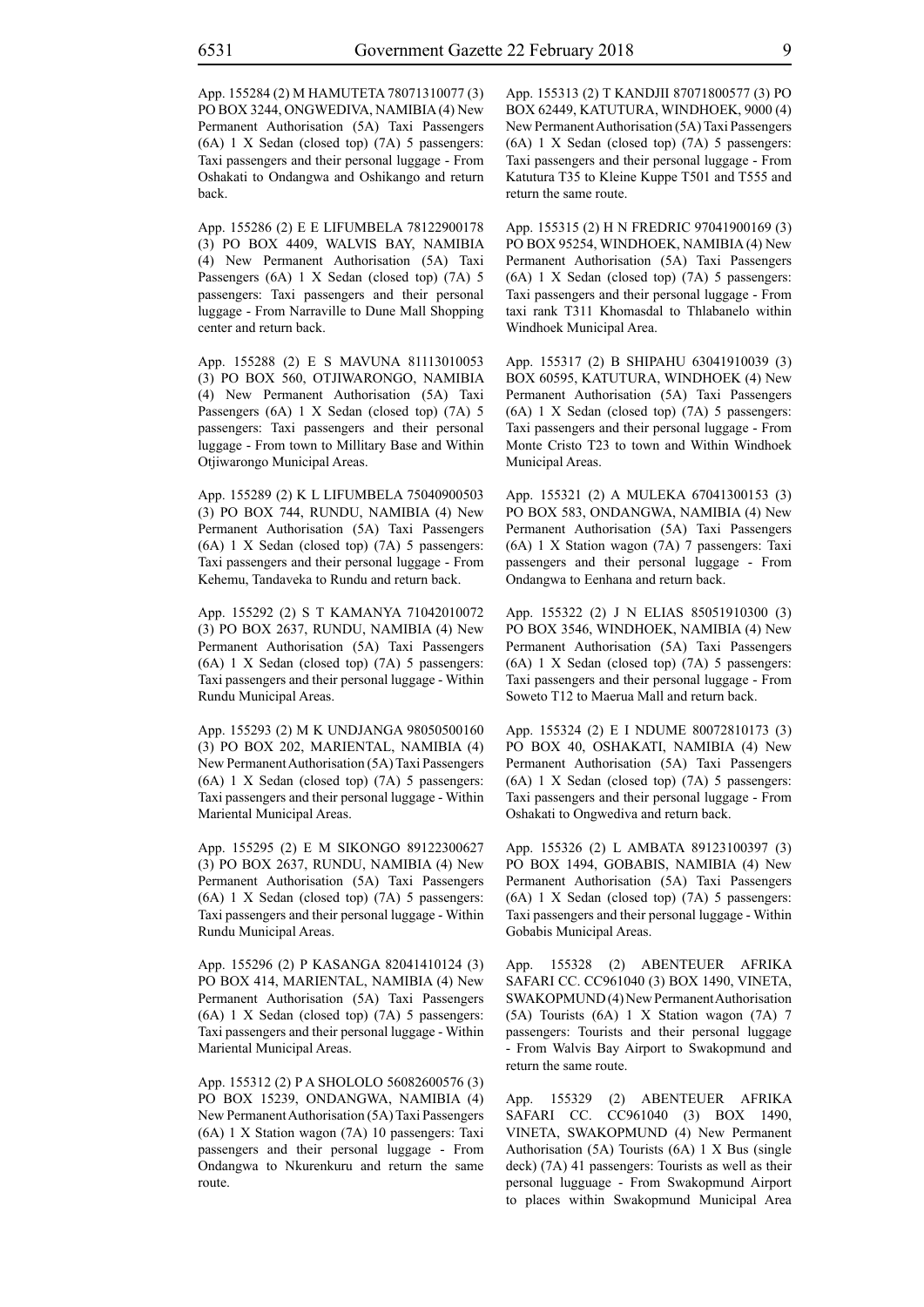and magisterial district and to places, Lodges and Hotels situated within the Republic of Namibia and return.

App. 155332 (2) D W KAMBINDA 86123100017 (3) PO BOX 508, MARIENTAL, NAMIBIA (4) New Permanent Authorisation (5A) Taxi Passengers (6A) 1 X Sedan (closed top) (7A) 5 passengers: Taxi passengers and their personal luggage - Within Mariental Municipal Areas.

App. 155335 (2) S ANTINDI 731212009840 (3) PO BOX 1604, ONDANGWA, NAMIBIA (4) New Permanent Authorisation (5A) Taxi Passengers (6A) 1 X Sedan (closed top) (7A) 5 passengers: Taxi passengers and their personal luggage - Within Keetmanshoop Municipal Areas.

App. 155346 (2) J B OUSEB 57071300747 (3) PO BOX 1122, SWAKOPMUND, NAMIBIA (4) New Permanent Authorisation (5A) Taxi Passengers (6A) 1 X Combi / Micro bus / Minibus (7A) 16 passengers: Taxi passengers and their personal luggage - From Walvis Bay to Windhoek and return the same route.

App. 155374 (2) J K ALWEENDO 75013100224 (3) PO BOX 306, OUTAPI, NAMIBIA (4) New Permanent Authorisation (5A) Taxi Passengers (6A) 1 X Sedan (closed top) (7A) 5 passengers: Taxi passengers and their personal luggage: From Outapi to Oshifo and return the same route.

App. 155376 (2) P ENDJALA 79110610081 (3) PO BOX 96254, SOWETO MARKET, KATUTURA, WINDHOEK (4) New Permanent Authorisation (5A) Taxi Passengers (6A) 1 X Sedan (closed top) (7A) 5 passengers: Taxi passengers and their personal luggage: From taxi rank T06 Soweto to Country Club via UNAM and return the same route.

App. 155377 (2) S N T SHINEDIMA 77011300031 (3) PO BOX 370, WINDHOEK, NAMIBIA (4) New Permanent Authorisation (5A) Taxi Passengers (6A) 1 X Sedan (closed top) (7A) 5 passengers: Taxi passengers and their personal luggage: From taxi rank T357 Otjomuise to Heros Acre within Windhoek Municipal Area.

App. 155378 (2) V NASHONGO 55120800483 (3) PO BOX 326, TSANDI, NAMIBIA (4) New Permanent Authorisation (5A) Taxi Passengers (6A) 1 X Sedan (closed top) (7A) 5 passengers: Taxi passengers and their personal luggage: From Tsandi settelment to Okahao via Okakwa and return the same route.

App. 155379 (2) K H NAKASOLE 79100800112 (3) PO BOX 99981, Otjomuise, WINDHOEK, NAMIBIA (4) New Permanent Authorisation (5A) Taxi Passengers (6A) 1 X Combi / Micro bus / Minibus (7A) 16 passengers: Taxi passengers and their personal luggage - From Otjomuise taxi rank no T352 to Kapps Farm and return the same route.

App. 155380 (2) ABENTEUER AFRIKA SAFARI CC. CC961040 (3) BOX 1490,

VINETA, SWAKOPMUND (4) New Permanent Authorisation (5A) Tourists (6A) 1 X Combi / Micro bus / Minibus (7A) 14 passengers: Tourists as well as their personal lugguage - From Swakopmund Airport to places within Swakopmund Municipal Area and magisterial district and to places, Lodges and Hotels situated within the Republic of Namibia and return.

App. 155381 (2) A NATANAEL 86060601294 (3) PO BOX 98264, HOCHLAND PARK, WINDHOEK (4) New Permanent Authorisation (5A) Taxi Passengers (6A) 1 X Combi / Micro bus / Minibus (7A) 16 passengers: Taxi passengers and their personal luggage - Within Windhoek Municipal Areas.

App. 155383 (2) MAOMA TOURS AND TRANSPORT CC. CC20090775 (3) BOX 607, OMARURU (4) New Permanent Authorisation (5A) Tourists (6A) 1 X Combi / Micro bus / Minibus (7A) 14 passengers: Tourists and their personal luggage: From Windhoek/Hosea Kutako International Airport to pre-booked logdges, Guest houses and Hotels in Windhoek and nearby towns such as Etosha National Park, Sossusvlei, Namutoni, Skeleton Coast and back to their places of Embarkation.

App. 155387 (2) H N NAINGUNGO 70092000576 (3) PO BOX 7782, KUISEBMUND, WALVIS BAY (4) New Permanent Authorisation (5A) Taxi Passengers (6A) 1 X Sedan (closed top) (7A) 5 passengers: Taxi passengers and their personal luggage - From Walvis Bay to Swakopmund and return the same route.

App. 155389 (2) S M KAMATI 77082700040 (3) PO BOX 61576, KATUTURA, WINDHOEK, 0000 (4) New Permanent Authorisation (5A) Taxi Passengers (6A) 1 X Sedan (closed top) (7A) 5 passengers: Taxi passengers and their personal luggage - Within Windhoek Municipal Area.

App. 155392 (2) A MULEKA 67041300153 (3) PO BOX 583, ONDANGWA, NAMIBIA (4) New Permanent Authorisation (5A) Taxi Passengers (6A) 1 X Sedan (closed top) (7A) 5 passengers: Taxi passengers and their personal luggage - From Ondangwa to Eenhana and return back.

App. 155394 (2) D T ANKONGA 89113000691 (3) PO BOX 997198, MAERUA MALL, WIND-HOEK (4) New Permanent Authorisation (5A) Taxi Passengers (6A) 1 X Sedan (closed top) (7A) 5 passengers: Taxi passengers and their personal luggage - From Omuthiya to Ondangwa -Ongwediva and Oshakati and return back.

App. 155395 (2) M ERASTUS 84071010495 (3) PO BOX 7845, KATUTURA, WINDHOEK (4) New Permanent Authorisation (5A) Taxi Passengers (6A) 1 X Station wagon (7A) 7 passengers: Taxi passengers and their personal luggage - From Katutura to UNAM Main Campus and return back.

App. 155399 (2) T NGHIIKUSHI 76042110257 (3) BOX 60986, KATUTURA, WINDHOEK (4) New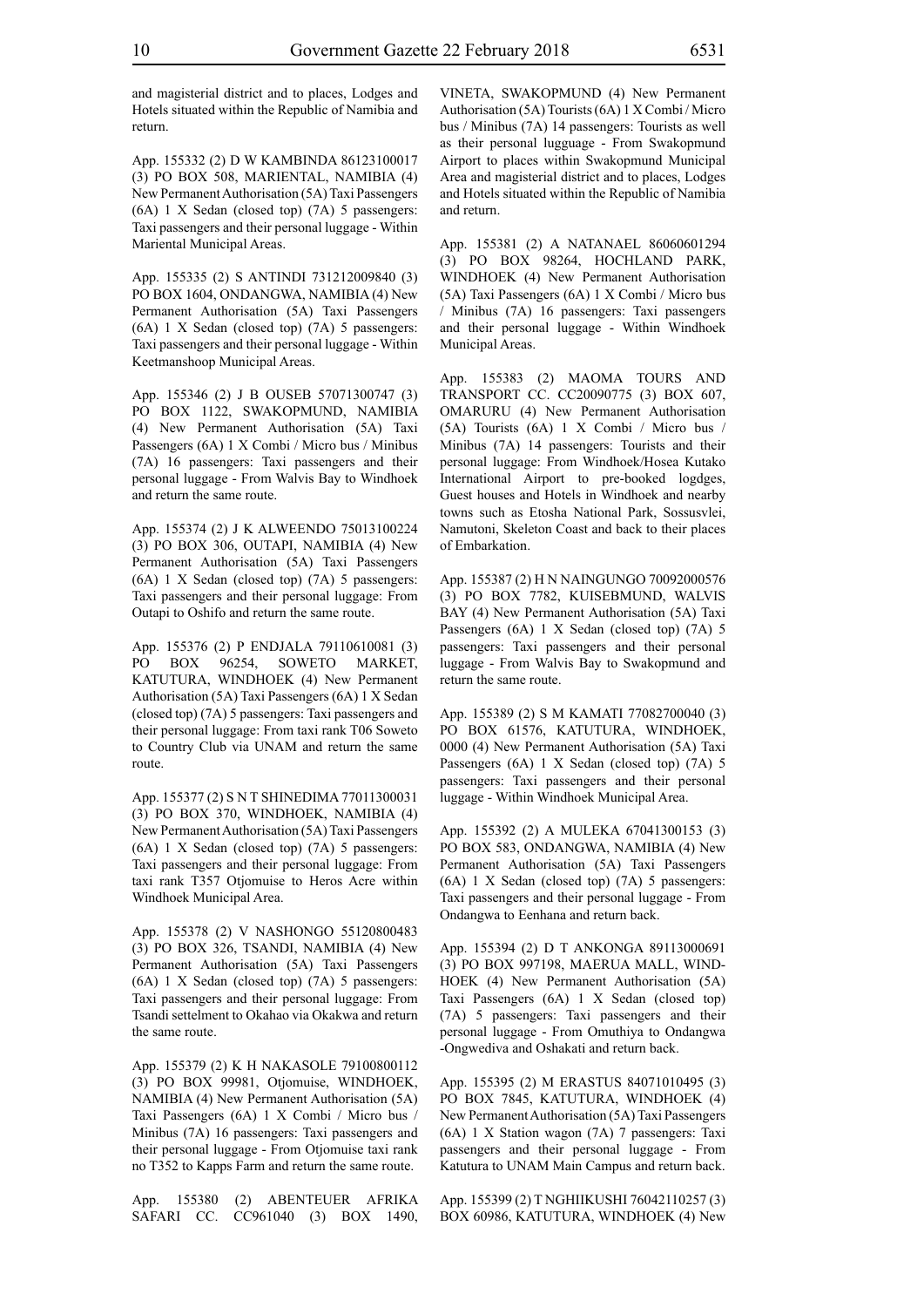Permanent Authorisation (5A) Taxi Passengers (6A) 1 X Sedan (closed top) (7A) 5 passengers: Taxi passengers and their personal luggage - From Havana T153 to town and Within Windhoek Municipal Area.

App. 155400 (2) D AIMBAANHU 74120200426 (3) PO BOX 3423, WINDHEOK, NAMIBIA (4) New Permanent Authorisation (5A) Taxi Passengers (6A) 1 X Combi / Micro bus / Minibus (7A) 16 passengers: Taxi passengers and their personal luggage - From Windhoek to Ombalantu and Outapi and return the same route.

App. 155403 (2) J A ALWEENDO 82120810060 (3) PO BOX 205, OUTAPI, NAMIBIA (4) New Permanent Authorisation (5A) Taxi Passengers (6A) 1 X Sedan (closed top) (7A) 5 passengers: Taxi passengers and their personal luggage - Within Opuwo Municipal Areas.

App. 155409 (2) R HEVELENI 72032300753 (3) PO BOX 130, ARANDIS, NAMIBIA (4) New Permanent Authorisation (5A) Taxi Passengers (6A) 1 X Sedan (closed top) (7A) 5 passengers: Taxi passengers and their personal luggage - Within Arandis Municipal Areas.

App. 155411 (2) NAMALWA TRAVEL & TOURS CC CC201711247 (3) PO BOX 96600, WINDHOEK, NAMIBIA (4) New Permanent Authorisation (5A) Tourists (6A) 1 X Pick-up (7A) 8 passengers: Tourists and their personal luggage - From Windhoek to Waterberg, Oshikoto Lake, Etosha National Park, Ondonga traditional Authority, Eehana shrine, Rundu, Bwabata National Park, Grootfontein, Kapika traditional Authority, Ruacana Falls, Epupa Falls, Puros-Opuwo, Brandberg white Lady, Twyfel Fontein-Swakopmund, Walvis Bay, Sossuvlei, Dead Vlei-Fishriver Canyon, Ai Ais Hot spring and return the same route.

App. 155413 (2) NAMALWA TRAVEL & TOURS CC CC201711247 (3) PO BOX 96600, WINDHOEK, NAMIBIA (4) New Permanent Authorisation (5A) Tourists (6A) 1 X Combi / Micro bus / Minibus (7A) 18 passengers: Tourists and their personal luggage - From Windhoek to Waterberg, Oshikoto Lake, Etosha National Park, Ondonga traditional Authority, Eehana shrine, Rundu, Bwabata National Park, Grootfontein, Kapika traditional Authority, Ruacana Falls, Epupa Falls, Puros-Opuwo, Brandberg white Lady, Twyfel Fontein-Swakopmund, Walvis Bay, Sossuvlei, Dead Vlei-Fishriver Canyon, Ai Ais Hot spring and return the same route.

App. 155416 (2) NAMALWA TRAVEL & TOURS CC CC201711247 (3) PO BOX 96600, WINDHOEK, NAMIBIA (4) New Permanent Authorisation (5A) Taxi Passengers (6A) 1 X Bus (single deck) (7A) 21 passengers: Tourists and their personal luggage - From Windhoek to Otjiwarongo-Tsumeb-Ondangwa-Oshakati and return the same route.

App. 155417 (2) NAMALWA TRAVEL & TOURS CC CC201711247 (3) PO BOX 96600, WINDHOEK, NAMIBIA (4) New Permanent Authorisation (5A) Taxi Passengers (6A) 1 X Sedan (closed top) (7A) 5 passengers: Tourists and their personal luggage - From Hosea International Airport to town and Within Windhoek Municipal Areas.

App. 155419 (2) T MWOONDE 65111100288 (3) PO BOX 20145, OSHAKATI, NAMIBIA (4) New Permanent Authorisation (5A) Taxi Passengers (6A) 1 X Sedan (closed top) (7A) 5 passengers: Taxi passengers and personal luggage - From Oshikango to Ongenga and return back.

App. 155420 (2) NAMALWA TRAVEL & TOURS CC CC201711247 (3) PO BOX 96600, WINDHOEK, NAMIBIA (4) New Permanent Authorisation (5A) Taxi Passengers (6A) 1 X Sedan (closed top) (7A) 5 passengers: Tourists and their personal luggage - From Hosea International Airport to town and Within Windhoek Municipal Areas.

App. 155436 (2) VETJIWA VIJANDA TRANS-PORT CC CC201411973 (3) PO BOX 7234, SWAKOPMUND, NAMIBIA (4) New Permanent Authorisation (5A) Taxi Passengers (6A) 1 X Combi / Micro bus / Minibus (7A) 14 passengers: Taxi passengers and their personal luggage - From Swakopmund to Windhoek and retutn the same route.

App. 155447 (2) K N JOHANNES 90050100793 (3) PO BOX 60440, KATUTURA, WINDHOEK (4) New Permanent Authorisation (5A) Taxi Passengers (6A) 1 X Sedan (closed top) (7A) 5 passengers: Taxi passengers and their personal luggage - Within Windhoek Municipal Areas.

App. 155449 (2) J D HIGOAM 91021800163 (3) PO BOX 62816, WANAHEDA, WINDHOEK (4) New Permanent Authorisation (5A) Taxi Passengers (6A) 1 X Sedan (closed top) (7A) 5 passengers: Taxi passengers and their personal luggage - From Havana T153 to town at T715 and Within Windhoek Municipal Areas.

App. 155450 (2) KUNENE BUILDING SUPPLIES CC. 991299 (3) BOX 3232, WINDHOEK (4) New Permanent Authorisation (5A) Employees (6A) 1 X Combi / Micro bus / Minibus (7A) 23 passengers: Eemploye of Kunene Building Supplies as well as their personal luggage - From their residental place at Katutura in Windhoek to their places of busisnes at Farm Aris 26 (24 kilometer - adjacent to the B1opposite the govement weghbridge and return via the same route.

App. 155452 (2) K TJINGORORI 90090600541 (3) PO BOX 27053, WINDHOEK, NAMIBIA (4) New Permanent Authorisation (5A) Taxi Passengers (6A) 1 X Combi / Micro bus / Minibus (7A) 16 passengers: Taxi passengers and their personal luggage - From Okuryangava T56 to Klein Windhoek T555 and return back.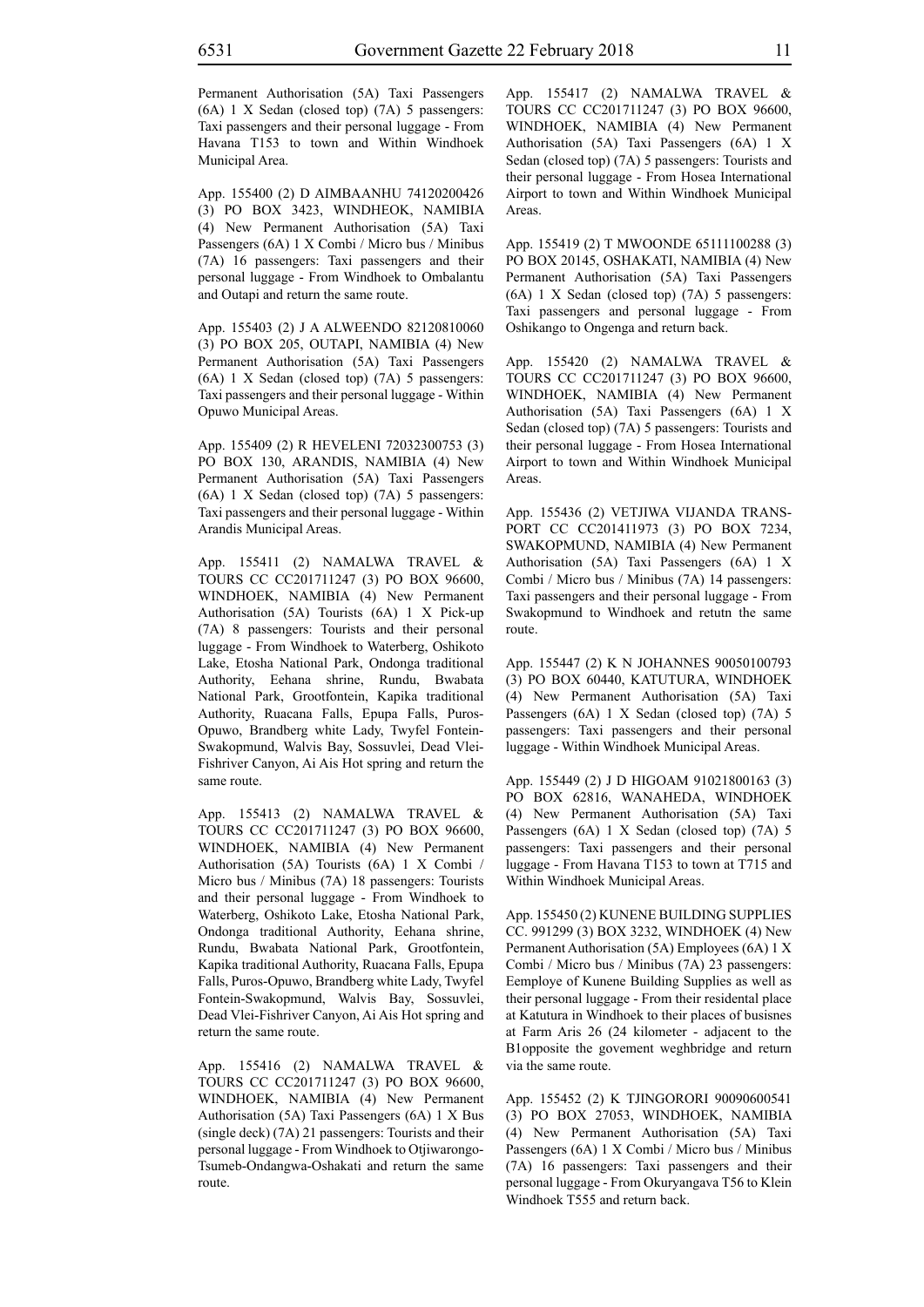App. 155455 (2) S C LEONARD 84072410225 (3) PO BOX 2017, RUNDU, NAMIBIA (4) New Permanent Authorisation (5A) Taxi Passengers (6A) 1 X Sedan (closed top) (7A) 5 passengers: Taxi passengers and their personal luggage: From Kaisosi No. 2 to Rundu Hospital within Rundu Municipal Area.

App. 155456 (2) J IIPINGE 75120700136 (3) PO BOX 343, HENTISBAY, NAMIBIA (4) New Permanent Authorisation (5A) Taxi Passengers (6A) 1 X Sedan (closed top) (7A) 5 passengers: Taxi passengers and their personal luggage: From Hentis Bay to Rosemund and return the same route.

App. 155464 (2) J A AINDJEMBI 78050100251 (3) PO BOX 16085, ONESI OSHIHOLE, NAMIBIA (4) New Permanent Authorisation (5A) Taxi Passengers (6A) 1 X Sedan (closed top) (7A) 5 passengers: Taxi passengers and their personal luggage - From Outapi to Ruacana and Onesi and return back.

App. 155467 (2) I SHIPOKE 85012510119 (3) PO BOX 61863, KATUTURA, WINDHOEK (4) New Permanent Authorisation (5A) Taxi Passengers (6A) 1 X Sedan (closed top) (7A) 5 passengers: Taxi passengers and their personal luggage - Within Windhoek Municipal Areas.

App. 155469 (2) VULKANRUINE TOURS AND TRANSFERS CC. CC20083477 (3) PO BOX 26939, WINDHOEK, NAMIBIA (4) New Permanent Authorisation (5A) Employees (6A) 1 X Combi / Micro bus / Minibus (7A) 14 passengers: Eemployees of Nampower employees and their personal luggage - From places within the Windhoek Municipal Area to their Place of Work (Van Eck Power Station Northern Indistry Windhoek) and return via the same route. (No Taxi Passengers)

App. 155472 (2) F K MUTJUMA 83101210461 (3) PO BOX 37, OMARURU, NAMIBIA (4) New Permanent Authorisation (5A) Taxi Passengers (6A) 1 X Sedan (closed top) (7A) 5 passengers: Taxi passengers and their personal luggage - From Hakahana Location, Ozondje, Five rand, Damara location and Extension 2, 3 and 4 and return the same route.

App. 155476 (2) F T NGHITANWA 84051410177 (3) PO BOX 3596, WINDHOEK, NAMIBIA (4) New Permanent Authorisation (5A) Taxi Passengers (6A) 1 X Sedan (closed top) (7A) 5 passengers: Taxi passengers and their personal luggage - From Khomasdal T305 to town at T709 and return back.

App. 155478 (2) R HAINDONGO 66021800052 (3) PO BOX 2011, ONDANGWA, NAMIBIA (4) New Permanent Authorisation (5A) Taxi Passengers (6A) 1 X Sedan (closed top) (7A) 5 passengers: Taxi passengers and their personal luggage - From Eenhana to Ondangwa and return back.

App. 155480 (2) M K SANTOS 67040700247 (3) PO BOX 622, RUNDU, NAMIBIA (4) New Permanent Authorisation (5A) Taxi Passengers (6A) 1 X Sedan (closed top) (7A) 5 passengers: Taxi passengers and their personal luggage: From Kaisosi Primary School to Kehemu location and Ndama location within Rundu Municipal Area.

App. 155482 (2) P NANDAGO 61012200264 (3) PO BOX 447, OSHAKATI, NAMIBIA, 00000 (4) New Permanent Authorisation (5A) Taxi Passengers (6A) 1 X Sedan (closed top) (7A) 5 passengers: Taxi passengers and their personal luggage - From Oshakati to Ongwediva and return the same route.

App. 155483 (2) T R BAISAKO 76090300179 (3) PO BOX 1165, KEETMANSHOOP, NAMIBIA (4) New Permanent Authorisation (5A) Taxi Passengers (6A) 1 X Sedan (closed top) (7A) 5 passengers: Taxi passengers and their personal luggage - From Westdene to Kronlein, Tseiblaagte, Keetmanshoop State Hospital, Noordhoek and New Extension and return back.

App. 155486 (2) R H VICTOR 90101600291 (3) PO BOX 20, OMAKANGE, NAMIBIA (4) New Permanent Authorisation (5A) Taxi Passengers (6A) 1 X Sedan (closed top) (7A) 5 passengers: Taxi passengers and their personal luggage - Within Windhoek Municipal Areas.

App. 155491 (2) E HALUKONGA 82092310704 (3) PO BOX 178, OPUWO, NAMIBIA (4) New Permanent Authorisation (5A) Taxi Passengers (6A) 1 X Sedan (closed top) (7A) 5 passengers: Taxi passengers and their personal luggage - Within Opuwo Municipal Areas.

App. 155492 (2) M B MUHUKA 86112200066 (3) BOX 178, OPUWO, NAMIBIA, 0000 (4) New Permanent Authorisation (5A) Taxi Passengers (6A) 1 X Station wagon (7A) 7 passengers: Taxi passengers and their personal luggage - Within Opuwo Municipal Areas.

App. 155494 (2) K LUWEWE 95123000623 (3) PO BOX 178, OPUWO, NAMIBIA (4) New Permanent Authorisation (5A) Taxi Passengers (6A) 1 X Combi / Micro bus / Minibus (7A) 15 passengers: Taxi passengers and their personal luggage - From Opuwo to Ruacana and return the same route.

App. 155496 (2) M MUTIRUA 89091500689 (3) PO BOX 178, OPUWO, NAMIBIA (4) New Permanent Authorisation (5A) Taxi Passengers (6A) 1 X Combi / Micro bus / Minibus (7A) 15 passengers: Taxi passengers and their personal luggage - From Opuwo to Oshakati and return the same route.

App. 155499 (2) IGLEHAUT TOUR AND TRANSFER CC. 20104587 (3) BOX 5591, AUSSPANNPLATZ, WINDHOEK (4) New Permanent Authorisation (5A) Tourists (6A) 1 X Bus (single deck) (7A) 17 passengers: Tourists and their personal luggage - From Windhoek and/or the Hosea Kutako International Airport on pre-booked tours for a minimum of three (3) days to various tourists attaction destinations within Namibia and return to places of embarkation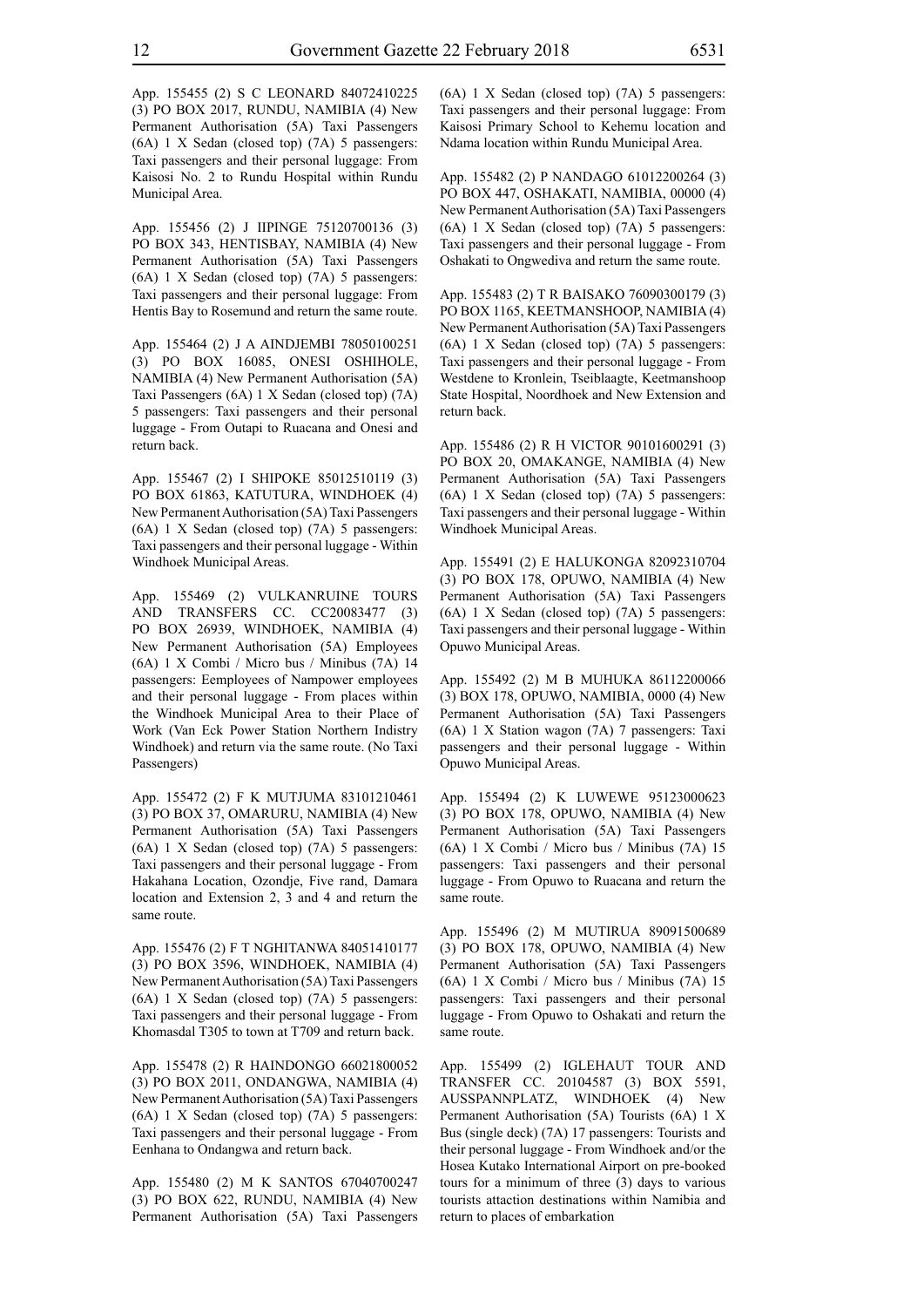App. 155503 (2) F U MUTJUMA 91052300529 (3) PO BOX 749, RUNDU, NAMIBIA (4) New Permanent Authorisation (5A) Taxi Passengers (6A) 2 X Sedan (closed top) (7A) 5 passengers: Taxi passengers and their personal luggage - Within Rundu Municipal Areas.

App. 155506 (2) M T THOMAS 69102400642 (3) PO BOX 2816, WINDHOEK, NAMIBIA (4) New Permanent Authorisation (5A) Taxi Passengers (6A) 1 X Sedan (closed top) (7A) 5 passengers: Taxi passengers and their personal luggage - Within Windhoek Municipal Areas.

App. 155518 (2) AFRICA TOURS AND SAFARIS CC. CC97746 (3) BOX 1999, SWAKOPMUND (4) New Permanent Authorisation (5A) Tourists (6A) 4 X Combi / Micro bus / Minibus (5B) Tourists (6B) 4 X Combi / Micro bus / Minibus (5C) Tourists (6C) 1 X Station wagon (5D) Tourists (6D) 1 X Station wagon (7A) 14 passengers: Tourists as well as their personal luggage on pre-booked tours - From Walvis Bay/Rooikop Airport and/or Windhoek/Hosea Kutako International to different tourist destinations situated within the Republic of Namibia and return. (7B) 7 passengers: Tourists as well as their personal luggage on pre-booked tours - From Walvis Bay/Rooikop Airport and/or Windhoek/Hosea Kutako International to different tourist destinations situated within the Republic of Namibia and return.

App. 155524 (2) H SLINGER 67040200465 (3) PO BOX 808, MARIENTAL, WINDHOEK (4) New Permanent Authorisation (5A) Taxi Passengers (6A) 1 X Sedan (closed top) (7A) 5 passengers: Taxi passengers and their personal luggage: From Mariental town to Sonop location and return the same route.

App. 155525 (2) B AMUUNYELA 78011800051 (3) PO BOX 2522, OSHAKATI, NAMIBIA (4) New Permanent Authorisation (5A) Taxi Passengers (6A) 1 X Combi / Micro bus / Minibus (7A) 10 passengers: Passengers and their personal luggage: From Oshakati to Opuwo via Okahao and return the same route.

App. 155526 (2) P N IIYAMBO 73093000599 (3) PO BOX 2953, OSHAKATI, NAMIBIA (4) New Permanent Authorisation (5A) Taxi Passengers (6A) 1 X Sedan (closed top) (7A) 5 passengers: Taxi passenger and their personal luggage: From No. 7 Oshakati to Omatando in Ongwediva and return the same route.

App. 155560 (2) D J KAMWENGO 97042400054 (3) PO BOX 2301, RUNDU, NAMIBIA (4) New Permanent Authorisation (5A) Passengers (6A) 1 X Combi / Micro bus / Minibus (7A) 14 passengers: Taxi passengers and their personal luggage - From Rundu (Designated bus stop by the Municipality) to Windhoek Designated bus stop by the Municipality) and retuen the same route.

App. 155561 (2) D J KAMWENGO 97042400054 (3) PO BOX 2301, RUNDU, NAMIBIA (4) New Permanent Authorisation (5A) Passengers (6A) 1 X Bus (single deck) (7A) 28 passengers: Taxi passengers and their personal luggage - From Rundu (Designated bus stop by the Municipality) to Noordower Designated bus stop by the Municipality) and retuen the same route.

App. 155562 (2) D J KAMWENGO 97042400054 (3) PO BOX 2301, RUNDU, NAMIBIA (4) New Permanent Authorisation (5A) Taxi Passengers (6A) 1 X Sedan (closed top) (7A) 5 passengers: Taxi passengers and their personal luggage - Within Rundu Municipal Area.

App. 155563 (2) TB MULILO 70010700838 (3) PO BOX 207, RUACANA, NAMIBIA, 9000 (4) New Permanent Authorisation (5A) Taxi Passengers (6A) 1 X Sedan (closed top) (7A) 5 passengers: Taxi passengers and their personal luggage - From Ruacana to Outapi and return back the same route.

App. 155565 (2) R M SIBESO 72060610044 (3) BOX 7372, KUISEBMOND, WALVIS BAY, 0000 (4) New Permanent Authorisation (5A) Taxi Passengers (6A) 1 X Sedan (closed top) (7A) 5 passengers: Taxi Passengers and their personal luggage - From Walvis Bay to Swakopmund and return.

App. 155567 (2) R H VICTOR 90101600291 (3) PO BOX 20, OMAKANGE, NAMIBIA (4) New Permanent Authorisation (5A) Passengers (6A) 1 X Combi / Micro bus / Minibus (7A) 16 passengers: Passengers and their personal luggage - From Omakange to Windhoek and return the same route.

App. 155568 (2) S NAMGONGO 77042700112 (3) PO BOX 206, WINDHOEK, NAMIBIA (4) New Permanent Authorisation (5A) Taxi Passengers (6A) 1 X Sedan (closed top) (7A) 5 passengers: Taxi passengers and their personal luggage - From taxi rank T518 Cimbebasia to Groot-Aub and return the same route.

App. 155570 (2) H N SHIXWANDU 81050310896 (3) PO BOX 61321, KATUTURA, WINDHOEK, NAMIBIA (4) New Permanent Authorisation (5A) Taxi Passengers (6A) 1 X Sedan (closed top) (7A) 5 passengers: Taxi passengers and their personal luggage - From taxi rank T317 Khomasdal to Klein Okapuka and return the same route.

App. 155571 (2) T MATHEUS 64012100238 (3) PO BOX 2709, WALVIS BAY, NAMIBIA (4) New Permanent Authorisation (5A) Taxi Passengers (6A) 1 X Sedan (closed top) (7A) 5 passengers: Taxi passengers and their personal luggage - From Tutaleni location to Rooikop and return the same route.

App. 155572 (2) E NDIPULALYE 80092810446 (3) PO BOX 184, KUVUKULAND, TSUMEB, NAMIBIA (4) New Permanent Authorisation (5A) Taxi Passengers (6A) 1 X Sedan (closed top) (7A) 5 passengers: Taxi passengers and their personal luggage - From Kuvukiland to Back Packers Factory and return the same route.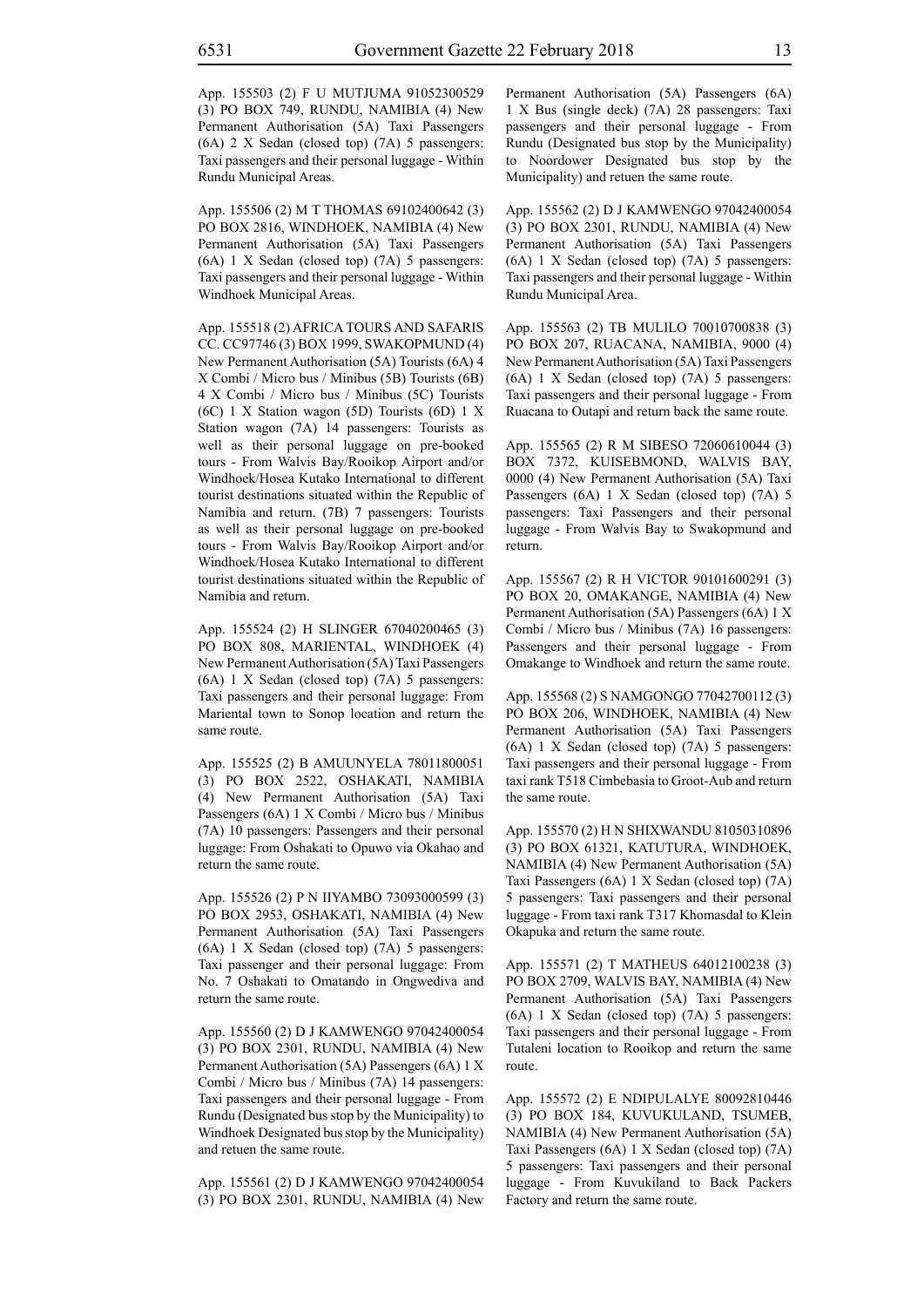App. 155582 (2) OMEYA GOLF ESTATE HOME OWNERS ASSOC. 2120110088 (3) PO BOX 999000, OMEYA MAIL CENTRE, WINDHOEK (4) New Permanent Authorisation (5A) Employees (6A) 1 X Combi / Micro bus / Minibus (7A) 16 passengers: Employees, Residents, School children and Guests of Omeya Golf Estate as well as their personal effects - From Windhoek Katutura Groot Aub to Omeya Golf Estate on a daily basis and back via the same route.

App. 155589 (2) J S SHUTTLE AND TRANS-PORT SERVICES CC. 201704301 (3) BOX 22263, WINDHOEK (4) New Permanent Authorisation (5A) Tourists (6A) 2 X Combi / Micro bus / Minibus (7A) 14 passengers: Tourists and their personal luggage luggage - From Windhoek and /or the Hosea Kutakon International Airports to Hotels, Guesthouses, Erindy, Oranjemun, Keetmshoop, Rospina, Mariental, Grootfontein, Rundu, Katima Mulilo, Swakopmund, Etosha, Opuwo, Gobabis, Ondangwa, Oshakati, Walvis Bay, Swakopmund, Usakos, Karibibi, Okahandja, Lüderitz and back the same route.

App. 155599 (2) UDIGU AIRPORT SHUTTLE AND TOURS CC. 170320 (3) BOX 80872, OLYMPIA (4) New Permanent Authorisation (5A) Tourists (6A) 1 X Sedan (closed top) (7A) 5 passengers: Toursts and their personal luggage - From Windhoek and /or the Hosea Kutako International Airport to Hotels, Lodges, B&B Guesthouses.

App. 155627 (2) ETOSHA GAME VIEWERS 600305509089 (3) BOX 2, TSUMEB (4) New Permanent Authorisation (5A) Tourists (6A) 1 X Combi / Micro bus / Minibus (7A) 24 passengers: Tourists and their personal luggage - From Etosha National Park and surrounding areas and within Namibia.

App. 155629 (2) ETOSHA GAME VIEWERS 600305509089 (3) BOX 2, TSUMEB (4) New Permanent Authorisation (5A) Tourists (6A) 2 X Pick-up (7A) 10 passengers: Tourists and their personal luggage - From Etosha National Park and surrounding areas and within Namibia.

App. 155635 (2) SAND WAVES ADVENTURES CC. CC20101531 (3) PO BOX 1743, SWA-KOPMUND, NAMIBIA (4) New Permanent Authorisation (5A) Tourists (6A) 1 X Station wagon (7A) 7 passengers: Tourists and their personal luggage: From Swakopmund town Mile 4 Guest houses, Hotels and all tourist residential places to Walvis Bay town and return the same route.

App. 155640 (2) S A L KAMATI 80061410330 (3) BOX 2484, ONDANGWA (4) New Permanent Authorisation (5A) Taxi Passengers (6A) 1 X Sedan (closed top) (7A) 5 passengers: Taxi Passengers and their personal luggage - From Oshakati to Ondangwa and back

App. 155644 (2) S A L KAMATI 80061410330 (3) BOX 2484, ONDANGWA (4) New Permanent Authorisation (5A) Taxi Passengers (6A) 1 X Station wagon (7A) 7 passengers: TAXI passenger and their personal luggage - From Ondangwa, Eenhena to Okongo and back

App. 155648 (2) S A L KAMATI 80061410330 (3) BOX 2484, ONDANGWA (4) New Permanent Authorisation (5A) Taxi Passengers (6A) 1 X Station wagon (7A) 7 passengers: Taxi Passengers and their personal luggage - From Ondangwa to Tsumeb and back

App. 155664 (2) GECKO LODGES ( PTY) LDT. 20070385 (3) BOX 347, OUTJO, 90000 (4) New Permanent Authorisation (5A) Tourists (6A) 1 X Pick-up (7A) 11 passengers: Tourists as well as their personal luggage - From Okutala Etosha Lodge in the Outjo district and back the same route.

App. 155680 (2) S K NEPEMBE 82081410613 (3) PO BOX 60807, KATUTURA, WINDHOEK (4) New Permanent Authorisation (5A) Taxi Passengers (6A) 1 X Sedan (closed top) (7A) 5 passengers: Taxi passengers and their personal luggage - From Havana Katutura to Shoprite Katutura and Wernhil Park in town and return the same rouute.

App. 155684 (2) M ENDJALA 76120500383 (3) PO BOX 22915, WINDHOEK, NAMIBIA (4) New Permanent Authorisation (5A) Taxi Passengers (6A) 1 X Sedan (closed top) (7A) 5 passengers: Taxi passengers and their personal luggage - Within Windhoek Municipal Areas.

App. 155687 (2) R N NDEULITA 87033000375 (3) PO BOX 26043, WINDHOEK, NAMIBIA (4) New Permanent Authorisation (5A) Taxi Passengers (6A) 1 X Sedan (closed top) (7A) 5 passengers: Taxi passengers and their personal luggage - From Okuryangava T79 to town and return the same route.

App. 155689 (2) T P SHEUYANGE 65102400312 (3) PO BOX 25550, WINDHOEK, NAMIBIA (4) New Permanent Authorisation (5A) Taxi Passengers (6A) 1 X Sedan (closed top) (7A) 5 passengers: Taxi passengers and their personal luggage - From Windhoek North to Delta Secondary School and Hermann Gmeiner Primary School and Within Windhoek Municipal Areas.

App. 155691 (2) J KALANGULA 81042510393 (3) PO BOX 63072, WANAHENDA, WINDHOEK, 900 (4) New Permanent Authorisation (5A) Taxi Passengers (6A) 1 X Sedan (closed top) (7A) 5 passengers: Taxi passengers and their personal luggage - From Khomasdal T27 to tow at City Centre T717 and Within Windhoek Municipal **Areas**.

App. 155694 (2) F N SHIKOMBA 88081800026 (3) PO BOX 60577, KATUTURA, WINDHOEK (4) New Permanent Authorisation (5A) Taxi Passengers (6A) 1 X Sedan (closed top) (7A) 5 passengers: Taxi passengers and their personal luggage - From Okuryangava T79 and 80 to town at City Centre and return the same route.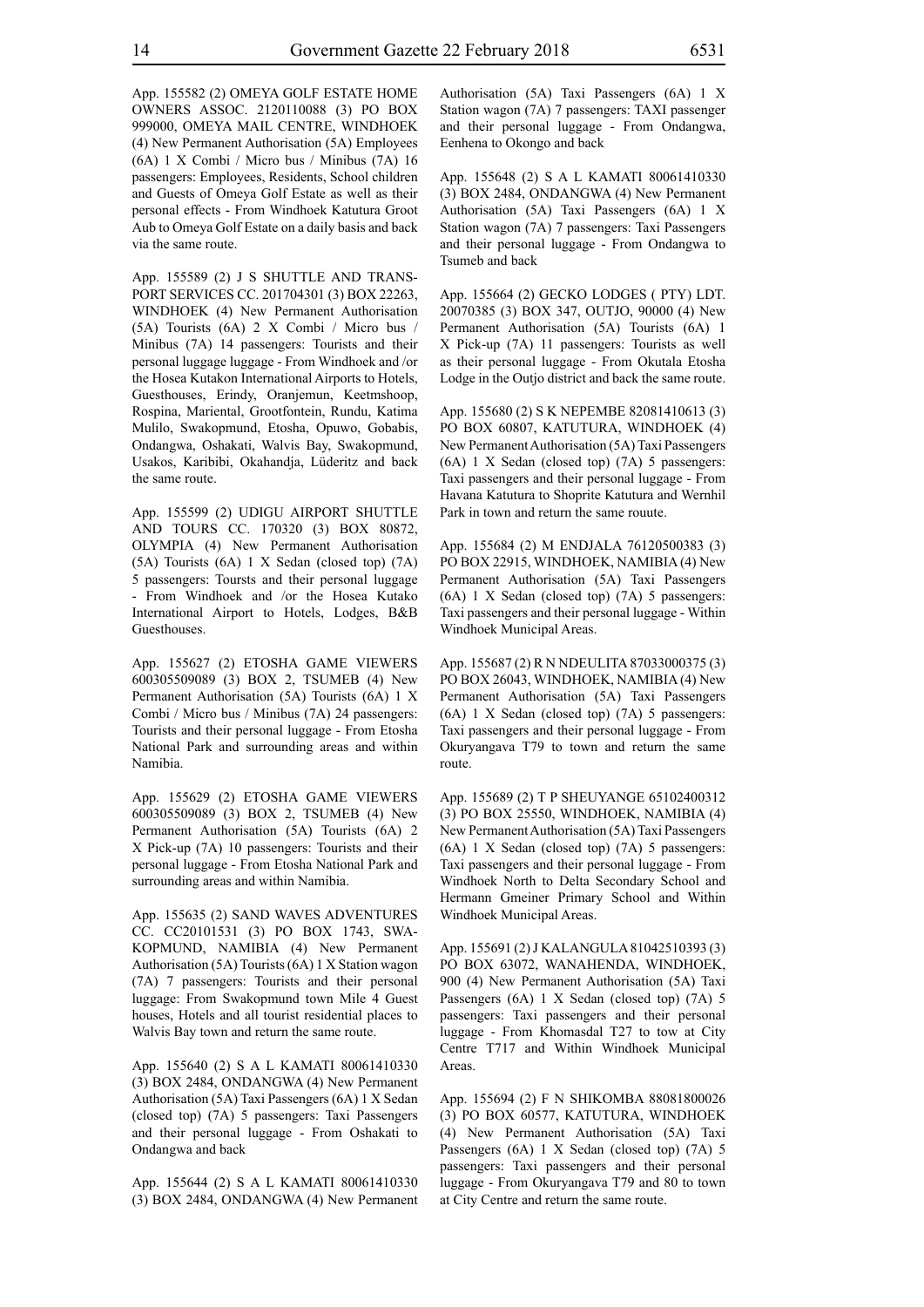App. 155695 (2) L D HAMUKOTO 87120900145 (3) PO BOX 130, OHANGWENA, NAMIBIA (4) New Permanent Authorisation (5A) Taxi Passengers (6A) 1 X Sedan (closed top) (7A) 5 passengers: Taxi passengers and their personal luggage - From Omungwelume to Oshakati and return the same route.

App. 155696 (2) F HEIMBI 81070810525 (3) PO BOX 19416, OMUTHIYA, NAMIBIA (4) New Permanent Authorisation (5A) Taxi Passengers (6A) 1 X Station wagon (7A) 7 passengers: Taxi passengers and their personal luggage - From Omuthiya to Onethindi and return the same route.

App. 155698 (2) T N TYAPA 87050900265 (3) PO BOX 1903, OSHAKATI, NAMIBIA (4) New Permanent Authorisation (5A) Taxi Passengers (6A) 1 X Sedan (closed top) (7A) 5 passengers: Taxi passengers and their personal luggage - From Oshakati to Ondangwa and return the same route.

App. 155705 (2) LION'S EYE RENTALS & SAFARIS CC CC20129542 (3) PO BOX 35307, KLEINE KUPPE, WINDHOEK (4) New Permanent Authorisation (5A) Tourists (6A) 1 X Pick-up (7A) 5 passengers: Taxi passengers and their personal luggage - From Windhoek to Hosea International Airport, Swakopmund, Windhoek, Kunene, Otjiwarongo, Etosha, Waterberg, Sossusvlei, Brandberg and Damara land and return the same route.

App. 155716 (2) GREEN VALLEY SHUTTLE AND TOURS CC 201706977 (3) PO BOX 61948, WINDHOEK, NAMIBIA (4) New Permanent Authorisation (5A) Tourists (6A) 1 X Sedan (closed top) (7A) 5 passengers: Tourists and their personal luggage - From Windhoek to Hosea International Airport, Swakopmund, Windhoek, Etosha, Sossusvlei, Skeleton, Waterberg, Coast and return the same route.

App. 155737 (2) K N NDAOYA 85081210021 (3) PO BOX 2739, WINDHOEK, NAMIBIA, 9000 (4) New Permanent Authorisation (5A) Taxi Passengers (6A) 1 X Sedan (closed top) (7A) 5 passengers: Taxi passengers and their personal luggage - From Goreangab T207 to Northern Industerial areas and Within Windhoek Municipal Areas.

App. 155738 (2) K N NDAOYA 85081210021 (3) PO BOX 2739, WINDHOEK, NAMIBIA, 9000 (4) New Permanent Authorisation (5A) Taxi Passengers (6A) 1 X Sedan (closed top) (7A) 5 passengers: Taxi passengers and their personal luggage - From Havana T58 in Katutura areas to Eros and Within Windhoek Municipal Areas.

App. 155741 (2) K N NDAOYA 85081210021 (3) PO BOX 2739, WINDHOEK, NAMIBIA, 9000 (4) New Permanent Authorisation (5A) Taxi Passengers (6A) 1 X Sedan (closed top) (7A) 5 passengers: Taxi passengers and their personal luggage - From Otjomuise B41 via Prosperita to Kleine Kuppe and Within Windhoek Municipal Areas.

App. 155742 (2) A S NABOTH 68111000693 (3) PO BOX 3418, ONGWEDIVA, NAMIBIA (4) New Permanent Authorisation (5A) Taxi Passengers (6A) 1 X Sedan (closed top) (7A) 5 passengers: Taxi passengers and their personal luggage - From Oshakati to Ondangwa via Ongwediva and return the same route.

App. 155743 (2) L K LUBINDA 87040800837 (3) PO BOX 75043, SOWETO, WINDHOEK (4) New Permanent Authorisation (5A) Taxi Passengers (6A) 1 X Sedan (closed top) (7A) 5 passengers: Taxi passengers and their personal luggage - From Katutura T28 to Otjomuise T362 and Within Windhoek Municipal Areas.

App. 155746 (2) T P SHEUYANGE 65102400312 (3) PO BOX 25550, WINDHOEK, NAMIBIA (4) New Permanent Authorisation (5A) Taxi Passengers (6A) 1 X Sedan (closed top) (7A) 5 passengers: Taxi passengers and their personal luggage - From Windhoek North to Hermann Gmeiner Primary School in Khomasdal and Delta Secondary School and return the same route.

App. 155747 (2) M S S SHASHIPAPO 8203151- 0843 (3) BOX 1137, RUNDU (4) New Permanent Authorisation (5A) Taxi Passengers (6A) 1 X Station wagon (7A) 7 passengers: Taxi passengers and their personal luggage - From Divundu to Nkurenkuru and return the same route.

App. 155749 (2) R AIPANDA 67101100694 (3) PO BOX 46, RUACANA, OSHIFO (4) New Permanent Authorisation (5A) Taxi Passengers (6A) 1 X Sedan (closed top) (7A) 5 passengers: Taxi passengers and their personal luggage - From Ruacana to Outapi and return back.

App. 155751 (2) E H HAMUTENYA 85020710733 (3) PO BOX 62321, KATUTURA, WINDHOEK (4) New Permanent Authorisation (5A) Taxi Passengers (6A) 1 X Sedan (closed top) (7A) 1 passengers: Taxi passengers and their personal luggage - Within Windhoek Municipal Areas.

App. 155752 (2) M H NDANINGINA 84011910201 (3) P O BOPX 63306, WANAHEDA, WINDHOEK (4) New Permanent Authorisation (5A) Taxi Passengers (6A) 1 X Sedan (closed top) (7A) 5 passengers: Taxi passengers and their personal luggage - From T256 to town and Within Windhoek Municipal Area.

App. 155755 (2) NGHISHIDIMBWA TOURS & TRANSPORT CC CC20108486 (3) PO BOX 99560, UNAM, WINDHOEK (4) New Permanent Authorisation (5A) Tourists (6A) 1 X Combi / Micro bus / Minibus (7A) 14 passengers: Taxi passengers and their personal luggage - From Windhoek to Rehoboth, Kalkrand, Mariental, Keetmanshoop, Aus, Rosh Pinah and Oranjemund and return the same route.

App. 155757 (2) F N JOSEFAT 90031500501 (3) PO BOX 46, RUACANA, OSHIFO (4) New Permanent Authorisation (5A) Taxi Passengers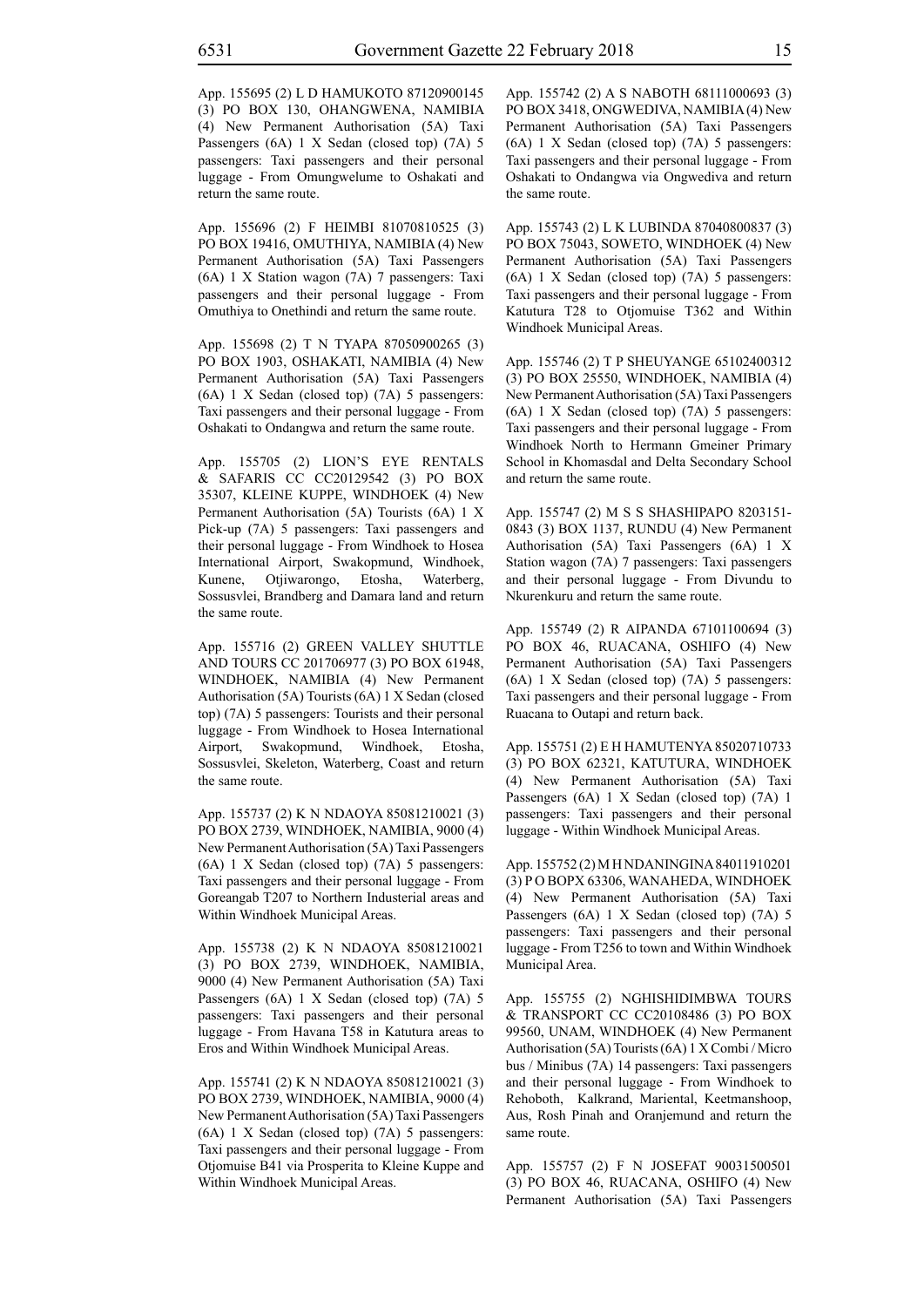(6A) 1 X Sedan (closed top) (7A) 5 passengers: Taxi passengers and their personal luggage - From Ruacana to Oshikuku and return back.

App. 155760 (2) J S ALWEENDO 81052610013 (3) PO BOX 63306, WANAHEDA, WINDHOEK, NAMIBIA (4) New Permanent Authorisation (5A) Taxi Passengers (6A) 2 X Sedan (closed top) (7A) 5 passengers: Taxi passengers and their personal luggage - From T288 to town and Within Windhoek Municipal Area.

App. 155764 (2) H E LAMEKA 90102900051 (3) PO BOX 919, OKAHANDJA, NAMIBIA (4) New Permanent Authorisation (5A) Taxi Passengers (6A) 1 X Sedan (closed top) (7A) 5 passengers: Taxi passengers and their personal luggage - Within Okahandja Municipal Areas.

App. 155767 (2) S K SWARTZ 61061500403 (3) PO BOX 63306, WANAHEDA, WINDHOEK (4) New Permanent Authorisation (5A) Taxi Passengers (6A) 1 X Sedan (closed top) (7A) 5 passengers: Taxi passengers and their personal luggage - From Havana T153 to town centre and Within Windhoek Municipal Area.

App. 155770 (2) N T KAMUKWENA 93011- 800127 (3) PO BOX 21926, WINDHOEK, NAMIBIA (4) New Permanent Authorisation (5A) Taxi Passengers (6A) 1 X Sedan (closed top) (7A) 5 passengers: Taxi passengers and their personal luggage - From Dorado T456 and Within Windhoek Municipal Areas.

App. 155771 (2) D N HAUHOLO 77091700384 (3) PO BOX 88, KARIBIB, NAMIBIA (4) New Permanent Authorisation (5A) Taxi Passengers (6A) 1 X Sedan (closed top) (7A) 5 passengers: Taxi passengers and their personal luggage - From Usab location to town and return back.

App. 155775 (2) G SIMON 76070600355 (3) PO BOX 25541, WINDHOEK, NAMIBIA (4) New Permanent Authorisation (5A) Taxi Passengers (6A) 1 X Sedan (closed top) (7A) 5 passengers: Taxi passengers and their personal luggage - From Windhoek to Opuwo and return back.

App. 155778 (2) S S KRISTOF 93030400937 (3) PO BOX 63346, WANAHEDA, WINDHOEK (4) New Permanent Authorisation (5A) Taxi Passengers (6A) 1 X Sedan (closed top) (7A) 5 passengers: Taxi passengers and their personal luggage - Within Windhoek Municipal Areas.

App. 155781 (2) M MTOTA 58100200653 (3) PO BOX 26643, SOWETO, WHK, 9000 (4) New Permanent Authorisation (5A) Taxi Passengers (6A) 1 X Sedan (closed top) (7A) 5 passengers: Taxi passengers and their personal luggage - From Wanaheda T264 to Prosperita and return back.

App. 155784 (2) P M KAMUNIMA 78081910611 (3) PO BOX 86, RUNDU, NAMIBIA (4) New Permanent Authorisation (5A) Taxi Passengers (6A) 1 X Sedan (closed top) (7A) 5 passengers: Taxi passengers and their personal luggage - From Vhungu-Vhungu to town and return the same route.

App. 155787 (2) Z J ERAMUS 89012600219 (3) PO BOX 3387, REHOBOTH, NAMIBIA (4) New Permanent Authorisation (5A) Taxi Passengers (6A) 1 X Sedan (closed top) (7A) 5 passengers: Taxi passengers and their personal luggage - Within Rehoboth Municipal Areas.

App. 155788 (2) K TJOZONGORO 90110500164 (3) PRIVATE BAG 13398, WINDHOEK, NAMIBIA (4) New Permanent Authorisation (5A) Taxi Passengers (6A) 1 X Sedan (closed top) (7A) 5 passengers: Taxi passengers and their personal luggage - From T11 to Prosperita and return the same route.

App. 155792 (2) J V IIPANGELWA 80101010788 (3) PO BOX 186, ORANJEMUND, NAMIBIA, 0000 (4) New Permanent Authorisation (5A) Taxi Passengers (6A) 1 X Sedan (closed top) (7A) 5 passengers: Taxi passengers and their personal luggage - Within Oranjemund Municipal Areas.

App. 155793 (2) A NEKONGO 63072001383 (3) PO BOX 3795, WINDHOEK, NAMIBIA (4) New Permanent Authorisation (5A) Taxi Passengers (6A) 1 X Sedan (closed top) (7A) 5 passengers: Taxi passengers and their personal luggage - From Katutura to town at CBD and return the same route.

App. 155798 (2) S N SIMON 79091500344 (3) PO BOX 260, KARIBIB, NAMIBIA (4) New Permanent Authorisation (5A) Taxi Passengers (6A) 1 X Sedan (closed top) (7A) 5 passengers: Taxi passengers and their personal luggage - From Usab to town and return back.

App. 155804 (2) J PAULUS 86101100456 (3) BOX 1039, WINDHOEK, 0000 (4) New Permanent Authorisation (5A) Taxi Passengers (6A) 2 X Sedan (closed top) (7A) 5 passengers: Taxi passengers and their personal luggage - From taxi rank T88 Oshitenda in Katutura to Town within Windhoek Municipal Area.

App. 155806 (2) F M NEHOVA 70071010181 (3) PO BOX 2956, WINDHOEK, NAMIBIA (4) New Permanent Authorisation (5A) Taxi Passengers (6A) 1 X Sedan (closed top) (7A) 5 passengers: Taxi passengers and their personal luggage - From T79 to town and return back.

App. 155807 (2) S N AMUPOLO 83111710017 (3) PO BOX 81, OSHIFO, NAMIBIA (4) New Permanent Authorisation (5A) Passengers (6A) 2 X Combi / Micro bus / Minibus (7A) 16 passengers: From Namibia, Caprivi

App. 155809 (2) M J ANDJENE 79041710264 (3) PO BOX 1534, GOBABIS, NAMIBIA (4) New Permanent Authorisation (5A) Taxi Passengers (6A) 1 X Sedan (closed top) (7A) 5 passengers: Taxi passengers and their personal luggage - Within Gobabis Municipal Areas.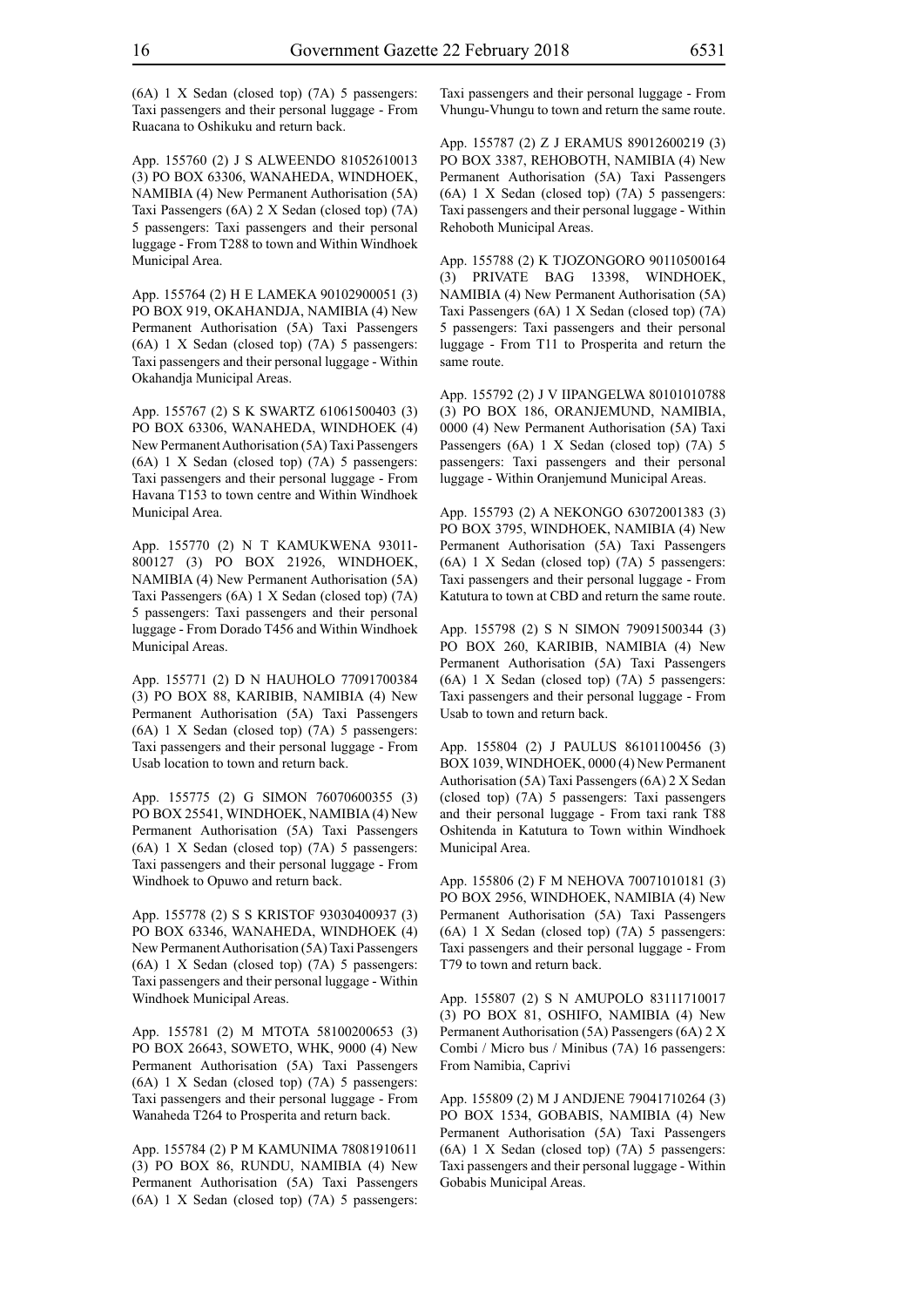App. 155810 (2) J NAULE 79101310097 (3) PO BOX 940, GOBABIS, NAMIBIA (4) New Permanent Authorisation (5A) Taxi Passengers (6A) 1 X Sedan (closed top) (7A) 5 passengers: Taxi passengers and their personal luggage - Within Gobabis Municipal Areas.

App. 155811 (2) S M MUKERENGE 88021101032 (3) PO BOX 169, RUNDU, NAMIBIA (4) New Permanent Authorisation (5A) Passengers (6A) 1 X Combi / Micro bus / Minibus (7A) 16 passengers: Taxi passengers and their personal luggage: From Rundu to Ausenkeur Grape Farm and return the same route.

App. 155812 (2) S K KATANGALA 91030100381 (3) PO BOX 11895, KLEIN WINDHOEK, WINDHOEK (4) New Permanent Authorisation (5A) Taxi Passengers (6A) 1 X Sedan (closed top) (7A) 5 passengers: Taxi passengers and their personal luggage - Within Windhoek Municipal Areas.

App. 155813 (2) J I SHEKUTAAMBA 7707- 0200412 (3) PO BOX 3540, WINDHOEK, NAMIBIA (4) New Permanent Authorisation (5A) Taxi Passengers (6A) 1 X Sedan (closed top) (7A) 5 passengers: Taxi passengers and their personal luggage: From atxi rank T613 Klein Windhoek to One Nation Location and return the same route.

App. 155814 (2) P H KAMBALALA 87010300577 (3) PO BOX 61935, KATUTURA, WINDHOEK, NAMIBIA (4) New Permanent Authorisation (5A) Taxi Passengers (6A) 1 X Sedan (closed top) (7A) 5 passengers: Taxi passengers and their personal luggage: From taxi rank T153 Havana to Ludwig and Avis and return the same route.

App. 155815 (2) A HANGHOME 66012100264 (3) PO BOX 63002, WANAHEDA, KATUTURA (4) New Permanent Authorisation (5A) Taxi Passengers (6A) 1 X Sedan (closed top) (7A) 5 passengers: Taxi passengers and their personal luggage - From Goreangab to town and Within Windhoek Municipal Area.

App. 155817 (2) J K NEEMWATYA 90040601471 (3) PO BOX 99577, WINDHOEK, NAMIBIA (4) New Permanent Authorisation (5A) Taxi Passengers (6A) 1 X Sedan (closed top) (7A) 5 passengers: Taxi passengers and their personal luggage - From Rocky Crest to Ombili and return the same route.

App. 155818 (2) N MENGO 84010111151 (3) PO BOX 7835, OTJIWARONGO, NAMIBIA (4) New Permanent Authorisation (5A) Taxi Passengers (6A) 3 X Sedan (closed top) (7A) 5 passengers: Taxi passengers and their personal luggage - Within Otjiwarongo Municipal Areas.

App. 155820 (2) MELILA TRANSPORTATION COSULTANCY. CC201306545 (3) PO BOX 98837, WINDHOEK, NAMIBIA (4) New Permanent Authorisation (5A) Taxi Passengers (6A) 1 X Sedan (closed top) (7A) 5 passengers: Taxi passengers and their personal luggage - Between Otjomuise T357 and Hochland Park T464 and retuen back.

App. 155823 (2) MELILA TRANSPORTATION COSULTANCY. CC201306545 (3) PO BOX 98837, WINDHOEK, NAMIBIA (4) New Permanent Authorisation (5A) Taxi Passengers (6A) 1 X Sedan (closed top) (7A) 5 passengers: Taxi passengers and their personal luggage - From Klein Windhoek T627 to Khomasdal T306 and Within Windhoek Municipal Areas.

App. 155829 (2) S ITANA 81041410468 (3) PO BOX 933, TSUMEB, NAMIBIA (4) New Permanent Authorisation (5A) Taxi Passengers (6A) 1 X Station wagon (7A) 7 passengers: Taxi passengers and their personal luggage - From Tsumeb to Omuthiya and return the same route.

App. 155836 (2) M L MUNANGO 71030700621 (3) BOX 86, RUNDU (4) New Permanent Authorisation (5A) Taxi Passengers (6A) 1 X Sedan (closed top) (7A) 5 passengers: Taxi passengers and their personal luggage - Within Rundu Municipal Area.

App. 155840 (2) P M SIFWAKU 81040611044 (3) PO BOX 1919, RUNDU (4) New Permanent Authorisation (5A) Taxi Passengers (6A) 1 X Sedan (closed top) (7A) 5 passengers: Taxi passengers and their personal luggage - Within Rundu Municipal Area.

App. 155841 (2) S N MUNGO 87112000696 (3) BOX 86, RUNDU (4) New Permanent Authorisation (5A) Taxi Passengers (6A) 1 X Sedan (closed top) (7A) 5 passengers: Taxi passengers and their personal luggage - From Mazana village to Cola Cola within Rundu Municipal Area.

App. 155842 (2) D K KAPINGA 80122110412 (3) BOX 86, RUNDU (4) New Permanent Authorisation (5A) Taxi Passengers (6A) 2 X Sedan (closed top) (7A) 5 passengers: Taxi passengers and their personal luggage - Within Rundu Municipal Area.

App. 155843 (2) I MBANGU 80032810180 (3) BOX 86, RUNDU (4) New Permanent Authorisation (5A) Taxi Passengers (6A) 1 X Sedan (closed top) (7A) 5 passengers: Taxi passengers and their personal luggage - Within Rundu Municipal Area.

App. 155844 (2) G K MUHEMBO 86122600431 (3) BOX 86, RUNDU (4) New Permanent Authorisation (5A) Taxi Passengers (6A) 1 X Sedan (closed top) (7A) 5 passengers: Taxi passengers and their personal luggage - Within Rundu Municipal Area.

App. 155848 (2) D K KAPINGA 80122110412 (3) BOX 86, RUNDU (4) New Permanent Authorisation (5A) Taxi Passengers (6A) 1 X Sedan (closed top) (7A) 5 passengers: Taxi passengers and their personal luggage - Within Rundu Municipal Area.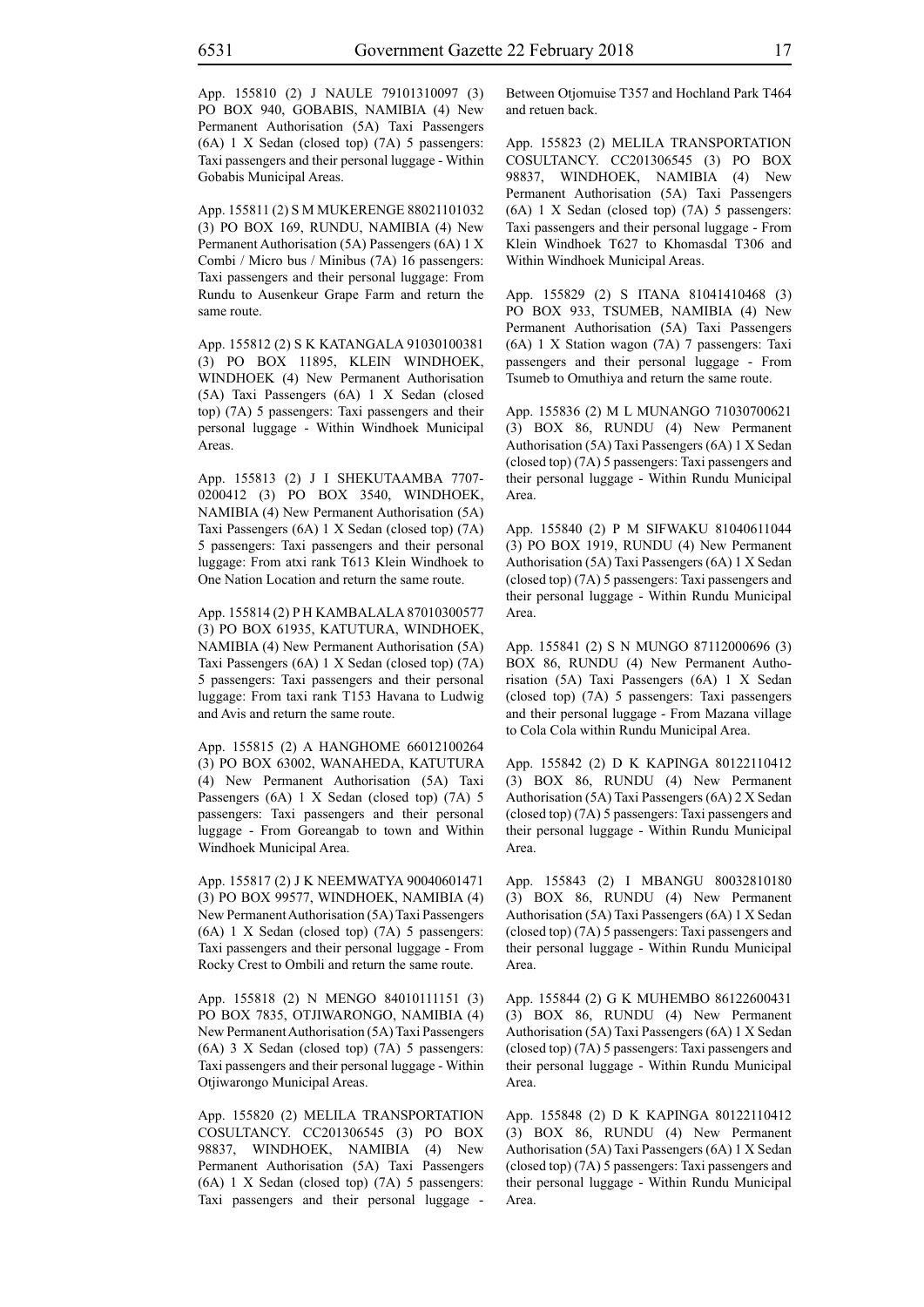App. 155849 (2) E HOPI 50080900682 (3) PO BOX 86, RUNDU, NAMIBIA (4) New Permanent Authorisation (5A) Taxi Passengers (6A) 3 X Sedan (closed top) (7A) 5 passengers: Taxi passengers and their personal luggage From Suncity location point to Rundu Town turn the same routes.

App. 155852 (2) D N MUKUVE 83051310646 (3) PO BOX 3614, RUNDU, NAMIBIA (4) New Permanent Authorisation (5A) Taxi Passengers (6A) 2 X Sedan (closed top) (7A) 5 passengers: Taxi passengers and their personal luggage - From Kayengona to Rundu State Hospital and return back.

App. 155854 (2) S S SHIKONGO 83070510248 (3) PO BOX 2646, RUNDU, NAMIBIA (4) New Permanent Authorisation (5A) Taxi Passengers (6A) 2 X Sedan (closed top) (7A) 5 passengers: Taxi passengers and their personal luggage - Within Rundu Municipal Areas.

App. 155860 (2) R WOOD SEVEN CC. CC2002- 2444 (3) PO BOX 1740, WALVIS BAY, NAMIBIA (4) New Permanent Authorisation (5A) Tourists (6A) 2 X Combi / Micro bus / Minibus (5B) Tourists (6B) 2 X Combi / Micro bus / Minibus (5C) Tourists (6C) 3 X Station wagon (5D) Tourists (6D) 3 X Station wagon (7A) 10 passengers: Tourists as well as their personal luggage on pre-booked tours - From Walvis Bay/Walvis Bay International Airport to different touists destinations situated within the Republic of Namibia including places on the borders of Namibia with neighbouring countries and return to the place of embarkation. (7B) 7 passengers: Tourists as well as their personal luggage on pre-booked tours - From Walvis Bay/ Walvis Bay International Airport to different touists destinations situated within the Republic of Namibia including places on the borders of Namibia with neighbouring countries and return to the place of embarkation.

App. 155862 Permit 1914/6 (2) F T JOACHIM to K UNONGE 56061700229 (3) BOX 20343, WINDHOEK (4) Transfer of Authorisation (5A) Taxi Passengers (6A) 1 X Hatch back (7A) 5 passengers: Taxi passengers and their personal luggage - Within Windhoek Municipal Area.

App. 155864 (2) N H NIINGO 83031310861 (3) BOX 91, OMARURU (4) New Permanent Authorisation (5A) Taxi Passengers (6A) 1 X Sedan (closed top) (7A) 5 passengers: Taxi passengers and their personal luggage - Within Omaruru Municipal Area.

App. 155867 (2) CUTPRICE SHUTTLE AND TOURS CC. 201706515 (3) P. O BOX 99, NOORDOEWER, NAMIBIA (4) New Permanent Authorisation (5A) Tourists (6A) 1 X Station wagon (7A) 5 passengers: Tourists and personal luggage - From Noordoewer borders post to Guesthouse and Felix Unite River Adventures.

App. 155870 (2) MELILA TRANSPORTATION COSULTANCY. CC201306545 (3) PO BOX 98837, WINDHOEK, NAMIBIA (4) New Permanent Authorisation (5A) Taxi Passengers (6A) 1 X Sedan (closed top) (7A) 5 passengers: Taxi passengers and their personal luggage - From Wanaheda T626 to town at City Center T716 and return back.

App. 155873 (2) MELILA TRANSPORTATION COSULTANCY. CC201306545 (3) PO BOX 98837, WINDHOEK, NAMIBIA (4) New Permanent Authorisation (5A) Taxi Passengers (6A) 1 X Sedan (closed top) (7A) 5 passengers: Taxi passengers and their personal luggage - From Windhoek to Swakopmund and Walvis Bay and return back.

App. 155875 (2) M NAULE 78080800685 (3) PO BOX 946, GOBABIS, NAMIBIA (4) New Permanent Authorisation (5A) Taxi Passengers (6A) 1 X Sedan (closed top) (7A) 5 passengers: Taxi passengers and their personal luggage - Within Gobabis Municipal Areas.

App. 155876 (2) A K NAMBAHU 81100310363 (3) PO BOX 670, TSUMEB, NAMIBIA (4) New Permanent Authorisation (5A) Taxi Passengers (6A) 1 X Sedan (closed top) (7A) 5 passengers: Taxi passengers and their personal luggage - Within Tsumeb Municipal Areas.

App. 155877 (2) H K HAIKERA 82070310353 (3) PO BOX 762, RUNDU, NAMIBIA (4) New Permanent Authorisation (5A) Taxi Passengers (6A) 1 X Sedan (closed top) (7A) 5 passengers: Taxi passengers and their personal luggage - Within Rundu Municipal Areas.

App. 155878 (2) CUTPRICE SHUTTLE AND TOURS CC. 201706515 (3) P. O BOX 99, NOORDOEWER, NAMIBIA (4) New Permanent Authorisation (5A) Employees (6A) 1 X Station wagon (7A) 5 passengers: Employees of Go Reefers Namibia (Pty) Ltd, as well as their personal effects - From their residental place situated Noordoerwer BorderPost to their places of business at Go Reefers Namibia (Pty) Ltd and return via the same route.

App. 155879 (2) T R BAISAKO 76090300179 (3) PO BOX 1165, KEETMANSHOOP, NAMIBIA (4) New Permanent Authorisation (5A) Taxi Passengers (6A) 1 X Sedan (closed top) (7A) 5 passengers: Taxi passengers and their personal luggage - Within Keetmanshoop Municipal Areas.

App. 155880 (2) E INDONGO 75021900358 (3) PO BOX 95008, SOWETO, WINDHOEK (4) New Permanent Authorisation (5A) Taxi Passengers (6A) 1 X Sedan (closed top) (7A) 5 passengers: Taxi passengers and their personal luggage - From Goreangab Dam to town and return back.

App. 155881 (2) J WITBEEN 81091210268 (3) PO BOX 26611, WINDHOEK, NAMIBIA (4) New Permanent Authorisation (5A) Taxi Passengers (6A) 1 X Sedan (closed top) (7A) 5 passengers: Taxi passengers and their personal luggage - Within Windhoek Municipal Areas.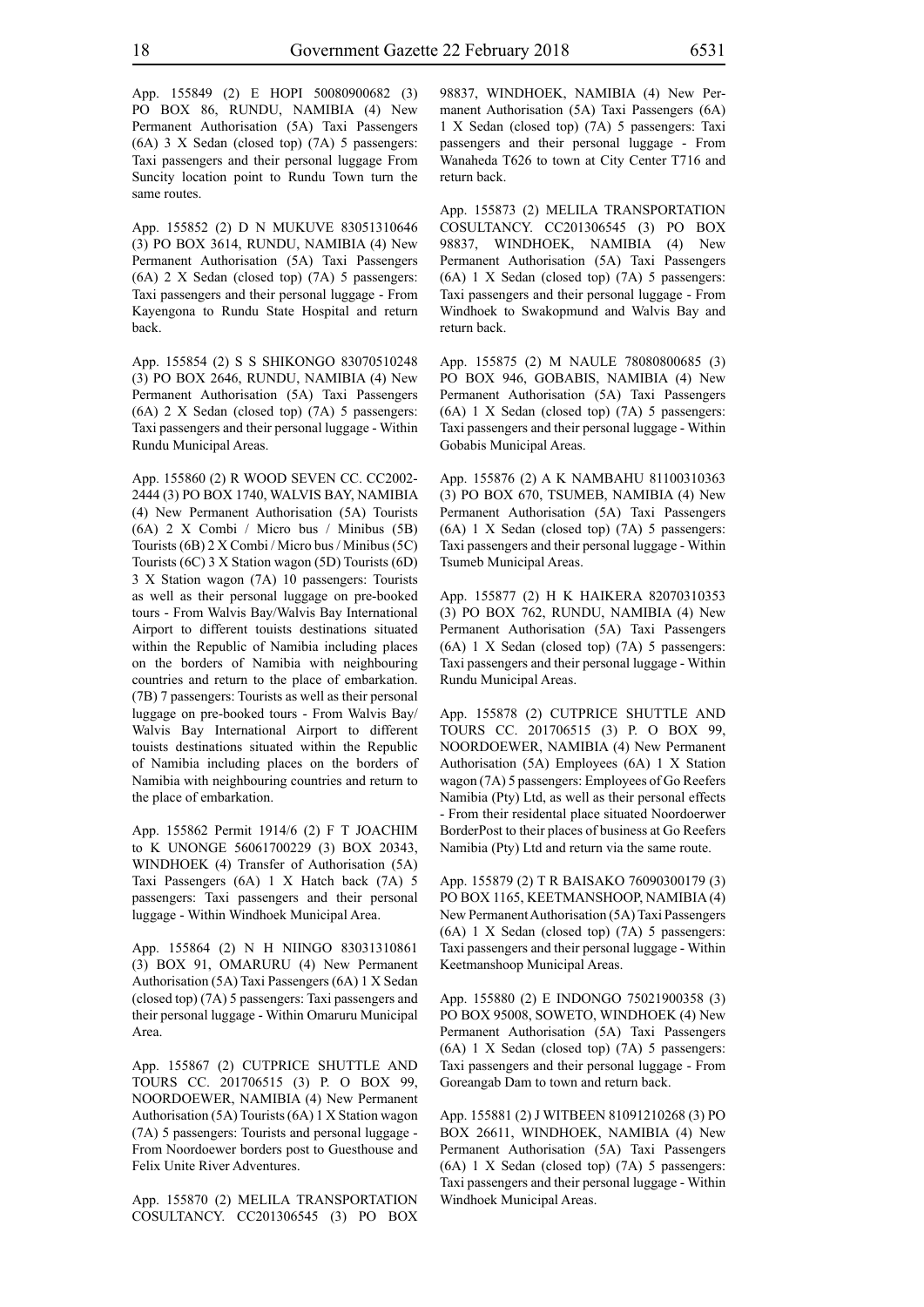App. 155883 (2) J POLLY 87071401179 (3) PO BOX 1918, OSHAKATI, NAMIBIA (4) New Permanent Authorisation (5A) Taxi Passengers (6A) 1 X Bus (single deck) (7A) 22 passengers: Taxi passengers and their personal luggage - From Okahandja to Okongo via to Tsisabis and return back.

App. 155884 (2) F S VAN STADEN 72012000118 (3) PO BOX 6891, AUSSPANNPLATZ, WIND-HOEK, 90000 (4) New Permanent Authorisation (5A) Taxi Passengers (6A) 1 X Sedan (closed top) (7A) 5 passengers: Taxi passengers and their personal luggage - From Otjomuise T364 to and Within Windhoek Municipal Area.

App. 155886 (2) S N IIPINGE 90120900769 (3) PO BOX 61321, KATUTURA, WINDHOEK (4) New Permanent Authorisation (5A) Taxi Passengers (6A) 1 X Sedan (closed top) (7A) 5 passengers: Taxi passengers and their personal luggage - From One Nation Taxi rank to UNAM Main Campus and return back.

App. 155888 (2) F K MUTJUMA 83101210461 (3) PO BOX 37, OMARURU, NAMIBIA (4) New Permanent Authorisation (5A) Taxi Passengers (6A) 2 X Sedan (closed top) (7A) 5 passengers: Taxi passengers and their personal luggage - Within Omaruru Municipal Areas.

App. 155889 (2) F U MUTJUMA 91052300529 (3) PO BOX 749, RUNDU, NAMIBIA (4) New Permanent Authorisation (5A) Taxi Passengers (6A) 2 X Sedan (closed top) (7A) 5 passengers: Taxi passengers and their personal luggage - Within Rundu Municipal Areas.

App. 155891 (2) E N IIFO 73091700518 (3) PO BOX 26121, WINDHOEK, NAMIBIA (4) New Permanent Authorisation (5A) Taxi Passengers (6A) 1 X Sedan (closed top) (7A) 5 passengers: Taxi passengers and their personal luggage - From Windhoek to Okahandja and return back.

App. 155892 (2) K HAINDONGO 68071400580 (3) PO BOX 61844, KATUTURA, WINDHOEK (4) New Permanent Authorisation (5A) Taxi Passengers (6A) 1 X Sedan (closed top) (7A) 5 passengers: Taxi passengers and their personal luggage - From Havana to town and Within Windhoek Municipal Area.

App. 155893 (2) A MULEKA 67041300153 (3) PO BOX 583, ONDANGWA, NAMIBIA (4) New Permanent Authorisation (5A) Taxi Passengers (6A) 1 X Sedan (closed top) (7A) 5 passengers: Taxi passengers and their personal luggage - From Ondangwa to Oshikango and return back.

App. 155895 (2) E HAMUNJELA 86050900426 (3) PO BOX 56, GOBABIS, NAMIBIA (4) New Permanent Authorisation (5A) Taxi Passengers (6A) 1 X Sedan (closed top) (7A) 5 passengers: Taxi passengers and their personal luggage: Kananaan Informal Settlement to town within Gobabis Municipal Area.

App. 155896 (2) S SIMEON 68071700851 (3) BOX 15516, OSHAKATI (4) New Permanent Authorisation (5A) Taxi Passengers (6A) 1 X Sedan (closed top) (7A) 5 passengers: Taxi passengers and their personal luggage - From Oshakango to Ondangwa and back the same route.

App. 155897 (2) E M THOLISO 84062810115 (3) PO BOX 24250, WINDHOEK, NAMIBIA (4) New Permanent Authorisation (5A) Taxi Passengers (6A) 1 X Station wagon (7A) 7 passengers: Taxi passengers and their personal luggage - From Khomasdal T305 to Dorado Park ( IUM T301) and return the same route.

App. 155899 (2) R N SIMEON 82092910377 (3) BOX 15516, OSHAKATI (4) New Permanent Authorisation (5A) Taxi Passengers (6A) 1 X Sedan (closed top) (7A) 5 passengers: Taxi passengers and their personal luggage - From Oshakango to Ondangwa and back the same route.

App. 155900 (2) E M THOLISO 84062810115 (3) PO BOX 24250, WINDHOEK, NAMIBIA (4) New Permanent Authorisation (5A) Taxi Passengers (6A) 1 X Station wagon (7A) 7 passengers: Taxi passengers and their personal luggage - From Khomasdal T305 to Maerua Mall TT730 and return the same route.

App. 155901 (2) DR C M LISHO 80042400147 (3) PO BOX 24250, WINDHOEK, NAMIBIA (4) New Permanent Authorisation (5A) Taxi Passengers (6A) 1 X Station wagon (7A) 7 passengers: Taxi passengers and their personal luggage - From Khomasdal T305 to UNAM Main Campus and return the same route.

App. 155902 (2) P H MAZINYA 850705 1069 7 (3) PO BOX 565, GOBABIS, NAMIBIA (4) New Permanent Authorisation (5A) Taxi Passengers (6A) 1 X Sedan (closed top) (7A) 5 passengers: Taxi passengers and their personal luggage: Kanaan Informal Settlement to town within Gobabis Municipal Area.

App. 155903 (2) DR C M LISHO 80042400147 (3) PO BOX 24250, WINDHOEK, NAMIBIA (4) New Permanent Authorisation (5A) Taxi Passengers (6A) 1 X Sedan (closed top) (7A) 5 passengers: Taxi passengers and their personal luggage - From Khomasdal T305 to town at CBD T717 and Within Windhoek Municipal Areas.

App. 155906 (2) J SAHUNGWA 68010201642 (3) BOX 952, RUNDU (4) New Permanent Authorisation (5A) Taxi Passengers (6A) 1 X Sedan (closed top) (7A) 5 passengers: Taxi passengers and their personal luggage- Form Nakazaza village in Nkurenkuru to Rundu town and back the same route.

App. 154861 Permit 15067/0 (2) O HAMAKALI to N HAMAKALI 71092300449 (3) PO BOX 90085, ONGWEDIVA, NAMIBIA (4) Transfer of Authorisation (5A) Passengers (6A) 1 X Sedan (closed top) (5B) Passengers (6B) 1 X Sedan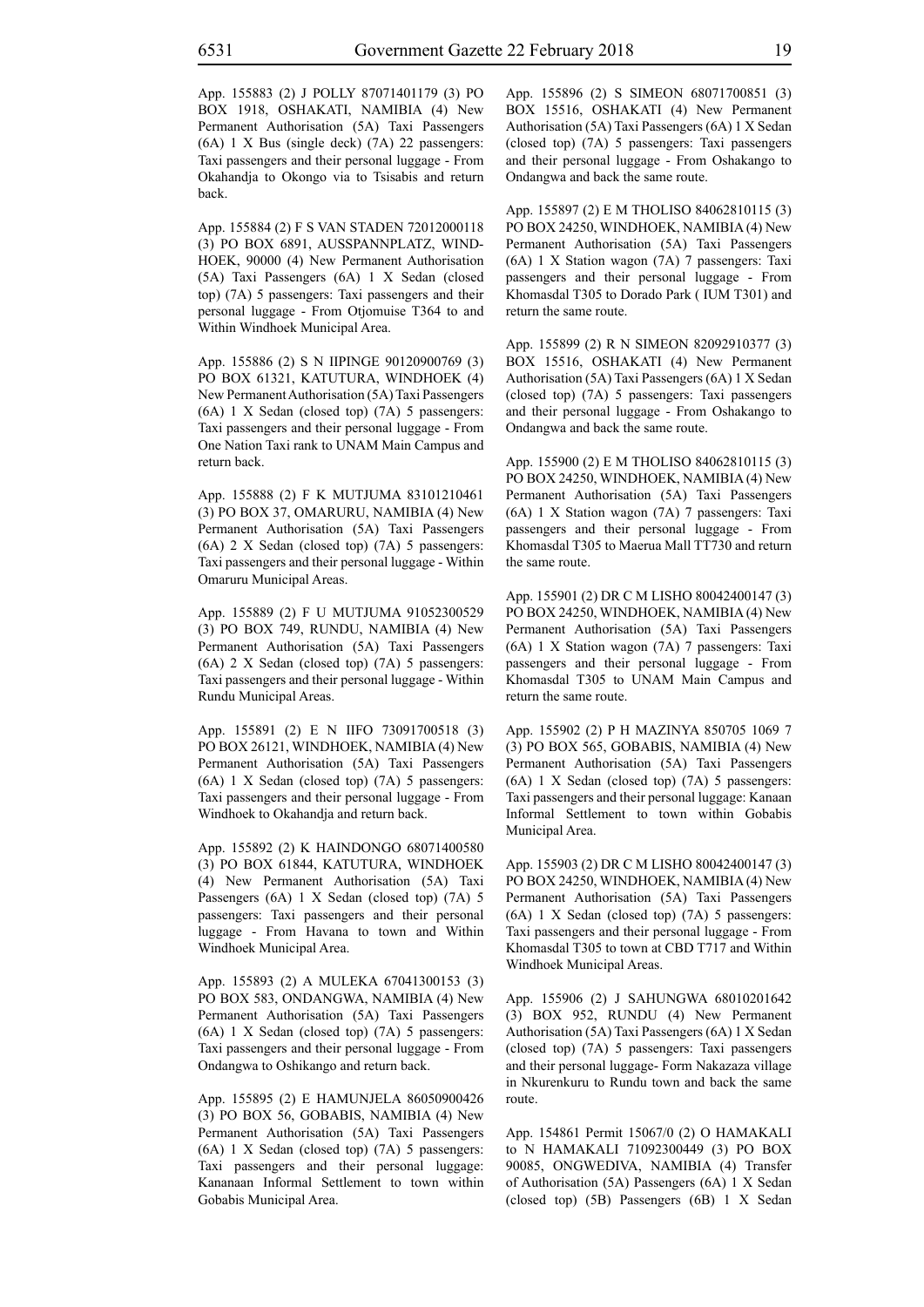(closed top) (5C) Passengers (6C) 1 X Sedan (closed top) (5D) Passengers (6D) 1 X Sedan (closed top) (5E) Taxi Passengers (6E) 3 X Sedan (closed top) (5F) Taxi Passengers (6F) 3 X Sedan (closed top) (5G) Taxi Passengers (6G) 3 X Sedan (closed top) (5H) Taxi Passengers (6H) 3 X Sedan (closed top) (7A) 5 passengers: Passengers and their luggage - Within Oshakati, Ondangwa and Oshikango. (7B) 5 passengers: Passengers and their luggage - Within Oshakati, Ondangwa and Oshikango. (7C) 5 passengers: Passengers and their personal luggage - Between Oshakati, Ondangwa and Oshikango. (7D) 5 passengers: Taxi passengers and their personal luggage - Within Oshakati and Ondangwa Municipal Area and return.

App. 154861 Permit 15127/1 (2) O HAMAKALI to N HAMAKALI 71092300449 (3) PO BOX 90085, ONGWEDIVA, NAMIBIA (4) Transfer of Authorisation (5A) Passengers (6A) 1 X Sedan (closed top) (5B) Passengers (6B) 1 X Sedan (closed top) (5C) Passengers (6C) 1 X Sedan (closed top) (5D) Passengers (6D) 1 X Sedan (closed top) (5E) Taxi Passengers (6E) 3 X Sedan (closed top) (5F) Taxi Passengers (6F) 3 X Sedan (closed top) (5G) Taxi Passengers (6G) 3 X Sedan (closed top) (5H) Taxi Passengers (6H) 3 X Sedan (closed top) (7A) 5 passengers: Passengers and their luggage - Within Oshakati, Ondangwa and Oshikango. (7B) 5 passengers: Passengers and their luggage - Within Oshakati, Ondangwa and Oshikango. (7C) 5 passengers: Passengers and their personal luggage - Between Oshakati, Ondangwa and Oshikango. (7D) 5 passengers: Taxi passengers and their personal luggage - Within Oshakati and Ondangwa Municipal Area and return.

App. 154861 Permit 24198/0 (2) O HAMAKALI to N HAMAKALI 71092300449 (3) PO BOX 90085, ONGWEDIVA, NAMIBIA (4) Transfer of Authorisation (5A) Passengers (6A) 1 X Sedan (closed top) (5B) Passengers (6B) 1 X Sedan (closed top) (5C) Passengers (6C) 1 X Sedan (closed top) (5D) Passengers (6D) 1 X Sedan (closed top) (5E) Taxi Passengers (6E) 3 X Sedan (closed top) (5F) Taxi Passengers (6F) 3 X Sedan (closed top) (5G) Taxi Passengers (6G) 3 X Sedan (closed top) (5H) Taxi Passengers (6H) 3 X Sedan (closed top) (7A) 5 passengers: Passengers and their luggage - Within Oshakati, Ondangwa and Oshikango. (7B) 5 passengers: Passengers and their luggage - Within Oshakati, Ondangwa and Oshikango. (7C) 5 passengers: Passengers and their personal luggage - Between Oshakati, Ondangwa and Oshikango. (7D) 5 passengers: Taxi passengers and their personal luggage - Within Oshakati and Ondangwa Municipal Area and return.

App. 154861 Permit 33352/1 (2) O HAMAKALI to N HAMAKALI 71092300449 (3) PO BOX 90085, ONGWEDIVA, NAMIBIA (4) Transfer of Authorisation (5A) Passengers (6A) 1 X Sedan (closed top) (5B) Passengers (6B) 1 X Sedan (closed top) (5C) Passengers (6C) 1 X Sedan (closed top) (5D) Passengers (6D) 1 X Sedan (closed top) (5E) Taxi Passengers (6E) 3 X Sedan (closed top) (5F) Taxi Passengers (6F) 3 X Sedan (closed top) (5G) Taxi Passengers (6G) 3 X Sedan (closed top) (5H) Taxi Passengers (6H) 3 X Sedan (closed top) (7A) 5 passengers: Passengers and their luggage - Within Oshakati, Ondangwa and Oshikango. (7B) 5 passengers: Passengers and their luggage - Within Oshakati, Ondangwa and Oshikango. (7C) 5 passengers: Passengers and their personal luggage - Between Oshakati, Ondangwa and Oshikango. (7D) 5 passengers: Taxi passengers and their personal luggage - Within Oshakati and Ondangwa Municipal Area and return.

App. 154874 Permit 54774/1 (2) L S SHININGENI to S M SHININGENI 81031410155 (3) PO BOX 1267, OKAHANDJA, NAMIBIA (4) Transfer of Authorisation (5A) Taxi Passengers (6A) 1 X Sedan (closed top) (7A) 5 passengers: Passengers and their personal luggage - Within Okahandja Municipal Area.

App. 155309 Permit 68151/1 (2) J NGHIKUFE to P T TSHEEHAMANDJE 83060910464 (3) P BOX 62533, KATUTURA, WINDHOEK, NAMIBIA (4) Transfer of Authorisation (5A) Taxi Passengers (6A) 1 X Sedan (closed top) (7A) 5 passengers: Taxi passengers and their personal lugguage - From Pioneerspark taxi rank no T478 to Dobra and return the same route.

App. 155310 Permit 53809/5 (2) D M D KASHANU to P T TSHEEHAMANDJE 83060910464 (3) P BOX 62533, KATUTURA, WINDHOEK, NAMIBIA (4) Transfer of Authorisation (5A) Taxi Passengers (6A) 1 X Sedan (closed top) (7A) 5 passengers: Taxi Passengers and their personal lugguage - From taxi rank 207 within Windhoek Municipal Area and back the same route.

App. 155442 Permit 14394/4 (2) P EKANDJO to S EKANDJO 83090210797 (3) PO BOX 24505, WINDHOEK, NAMIBIA (4) Transfer of Authorisation (5A) Taxi Passengers (6A) 1 X Sedan (closed top) (7A) 5 passengers: Passengers and their luggage- Within Windhoek Municipal Area.

App. 155445 Permit 63312/1 (2) W SHIMBIDIWA to D NASHIME 82092200011 (3) PO BOX 65543, KATUTURA, WINDHOEK, NAMIBIA (4) Transfer of Authorisation (5A) Taxi Passengers (6A) 1 X Hatch back (7A) 5 passengers: Passengers and their personal luggage - From taxi rank 664 Hakahana in Katutura to town within Windhoek Municipal Area.

App. 155516 Permit 6752/5 (2) A KATANGOLO to P T TSHEEHAMANDJE 83060910464 (3) PO BOX 62533, KATUTURA, WINDHOEK, NAMIBIA (4) Transfer of Authorisation (5A) Taxi Passengers (6A) 1 X Sedan (closed top) (7A) 5 passengers: Passenger and their personal luggage - Within Windhoek Municipal Area.

App. 155517 Permit 58960/2 (2) V NAKANGOMBE to P T TSHEEHAMANDJE 83060910464 (3) P BOX 62533, KATUTURA, WINDHOEK, NAMIBIA (4) Transfer of Authorisation (5A) Taxi Passengers (6A) 1 X Sedan (closed top) (7A) 5